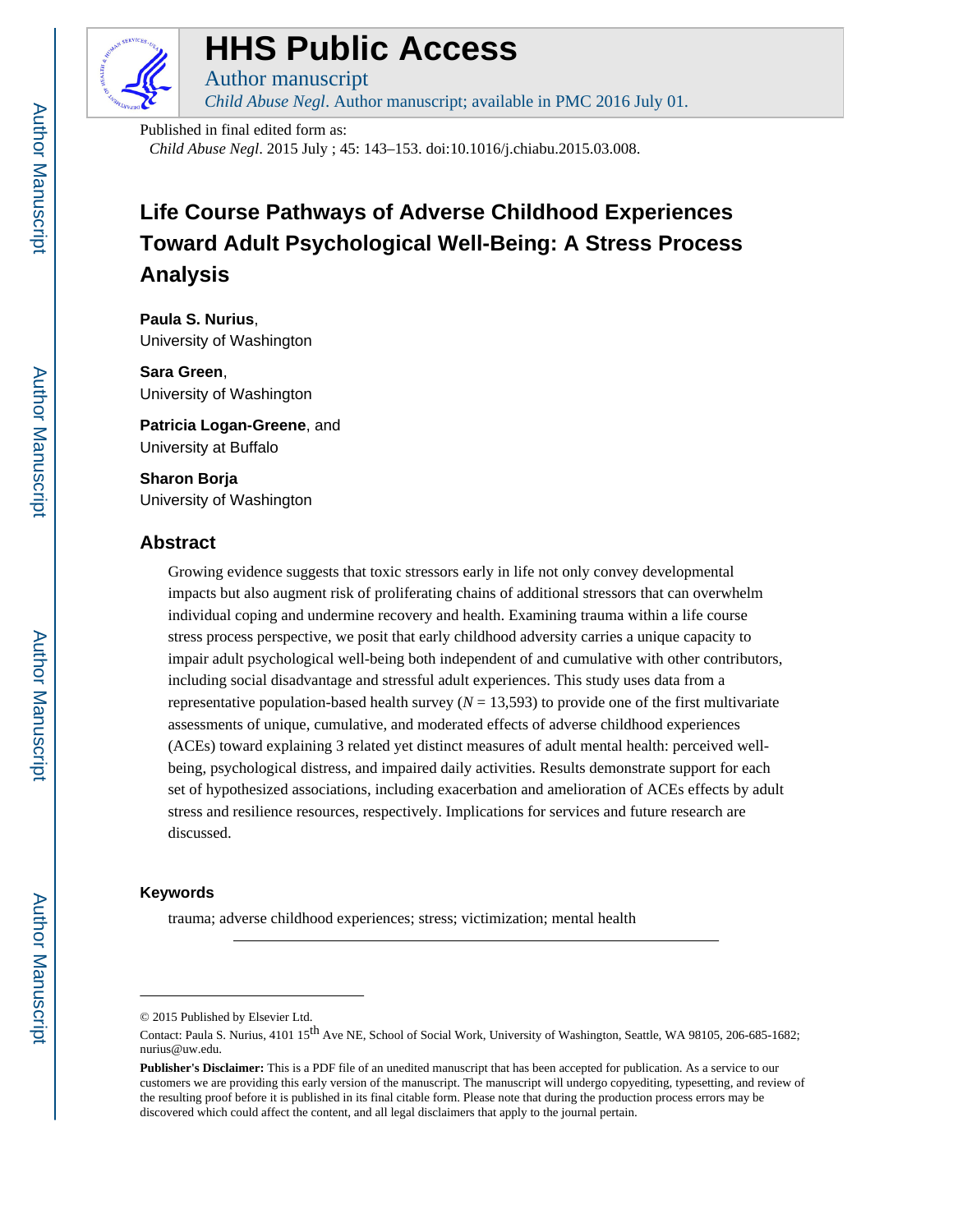## **Life Course Pathways of Adverse Childhood Experiences Toward Adult Psychological Well-Being: A Stress Process Analysis**

Exposure to significant childhood adversity affects a daunting proportion of young people (Anda et al., 2006; Dube et al., 2001), constituting one of the most detrimental impacts on youth development (Kilpatrick, Saunders, Smith, 2003; Widom, 2000). Early life adversities include experiences such as maltreatment, neglect, witnessed violence, and household dysfunctions such as parental mental illness or substance abuse, and incarceration of one or more family members. Evidence increasingly indicates that diverse childhood adversities often co-occur (Edwards, Holden, Felitti, & Anda, 2003; Finkelhor, Ormrod, & Turner, 2007), shifting attention from single forms to cumulative exposures (Arata, Langhinrichsen-Rolin, Bowers, & O'Brien., 2007; Dube et al., 2003). Exposure to these events generates step-dose patterns wherein greater exposure to multiple forms of stressful experiences are associated with a wider range of impaired health outcomes, including psychiatric (Dube, Williamson, Thompson, Felitti, & Anda, 2004; Schillilng, Aseltine, & Gore, 2007).

Findings from population-based studies indicate that childhood adversity is common and associated with development of psychological disorders not only in childhood but in adolescence and adulthood (Green et al., 2010; Kessler, Davis, & Kendler, 1997; McLaughlin et al., 2012). More specifically, adverse childhood experiences (ACEs) have demonstrated increased risk of depression, anxiety, aggression, suicide risk (Anderson, Tiro, Price, Bender & Kaslow, 2002; Chapman et al., 2004; Turner, Finkelhor, & Ormrod, 2006), personality disorders (Afifi et al., 2010), behavior disorders (McLaughlin et al., 2012), and substance abuse (Mersky, Topitzes, & Reynolds, 2013; Turner & Butler, 2003). Children exposed to adverse psychosocial experiences demonstrate elevated risk for depression in addition to high inflammation levels and clustering of metabolic risk markers reflecting multiple biological system dysregulations, with the effects of these adversities being nonredundant, cumulative, and independent of developmental contributors (Danese et al., 2009). Childhood adversities tend to be interrelated, creating layered stress, exert damage to various aspects of the developing brain, foster maladaptive health and behavioral habits, and be associated with limited protective relationships (Shonkoff et al, 2012).

Assaults to psychological health are important in their own right, but their tendrils of effects also extend through a panoply of psychosocial and functioning domains; the influence of these underlying effects are often underway before clinical symptoms are manifested (Ferraro & Shippee, 2009). Efforts to understand the longer-term implications of early life adversity are turning to life course approaches that offer perspectives on cumulative adversity. In this regard, useful theoretical tools include the stress-process model, which stipulates points of connection at which ACEs evoke stress responses at the time of the assault, threaten the individual's adaptive capacities, catalyze secondary stressors, and increase likelihood of future stress exposures and resource paucity (Pearlin, 2010; Pearlin, Schieman, Fazio, & Meersman, 2005).

This study builds on prior work through a life course approach to the effects of early life adversity on adult psychological health (Kuh, Ben-Shlomo, Lynch, Hallqvist, & Power, 2003). We draw upon the stress-process model in theorizing ways through which early life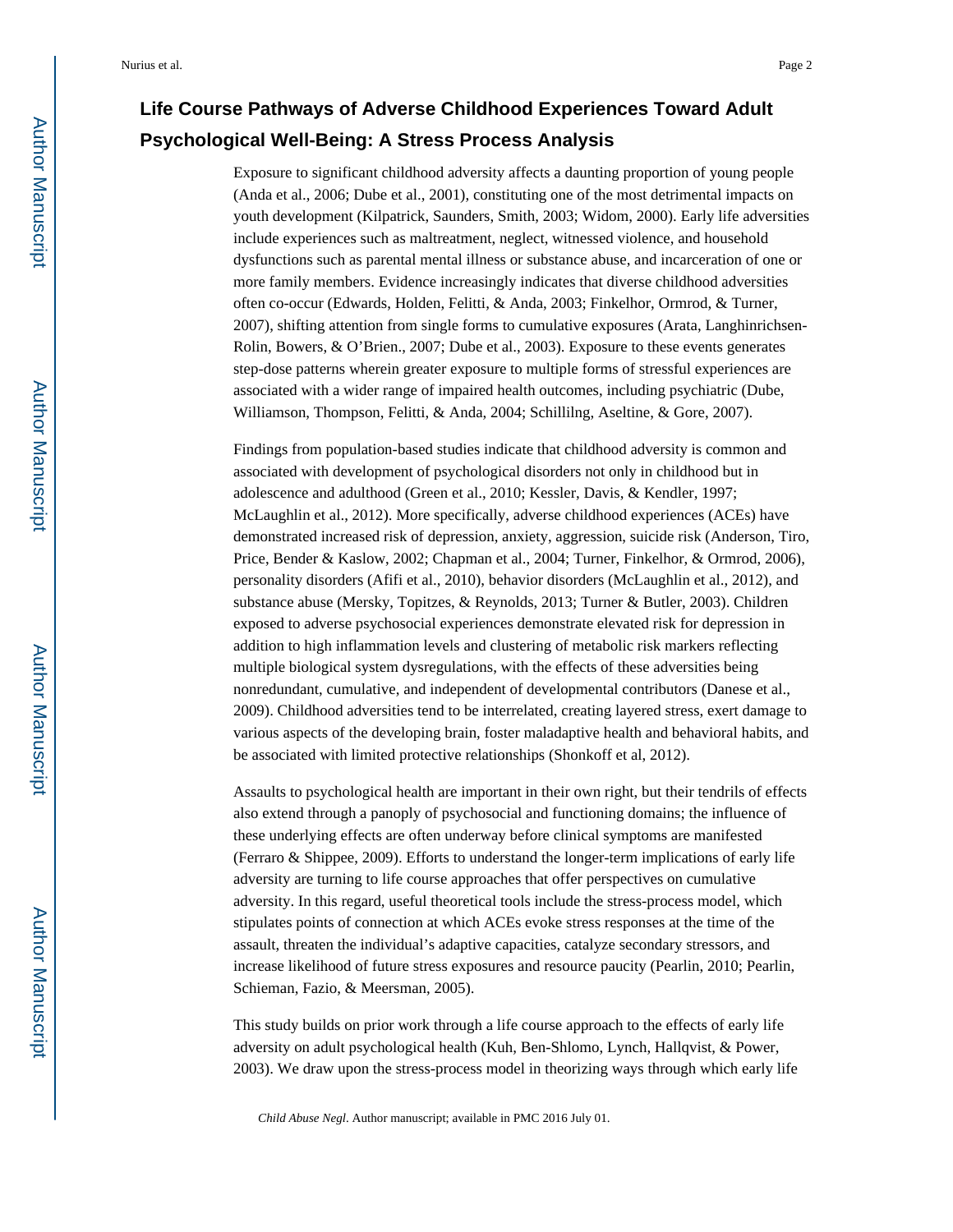factors work with later life factors to cumulatively and interactively influence psychological well-being. We posit that socially patterned adversities in childhood are part of life course cascades that influence socioeconomic (SES) position as well as later life stress exposure and stress ameliorating resources. Those patterns are examined through hierarchical regressions that allow differentiation of unique, interactive, and cumulative relationships with three complementary indicators of psychological well-being.

#### **Embedding ACEs Within Multiple Pathways to Psychological Health**

Although resilience is a deeply rooted human strength (Bonanno & Mancini, 2008), the imprint of toxic stressors early in life sets in motion social and biological chains of exposures that, as stressors accumulate, can overwhelm individual coping and available resources to support recovery and health (Min, Minnes, Kim, & Singer, 2013; Taylor & Stanton, 2007). Early adversities such as those assessed through the CDC ACEs measure of household dysfunction and child maltreatment indicate a range of conditions characterized by multiple forms of chronic and acute stress. In addition to negatively affecting stress responding and development (Shonkoff, Boyce, & McEwen, 2009), these exposures may also act as catalysts for subsequent interlocked chains of stress exposures (Anda, Butchart, Felitti & Brown, 2010).

The construct of stress proliferation provides a foundation for operationalizing life course processes of adversity accumulation taking place over time. Individuals with early life circumstances and characteristics that render them vulnerable are more likely to encounter and generate stressful events throughout their youth and into adulthood (Turner & Butler, 2003; Turner & Schieman, 2008), to accumulate stress burden, to experience social and behavioral difficulties, and increase their odds of negative mental health (Aneshensel, 2009; Springer, 2009; Umberson, Liu, & Reczek, 2008). As Min et al. (2013) note, attention to intermediary variables that link ACEs to later adult health is, thus far, relatively limited yet important to identifying critical domains of intervention toward fostering resilience and prevention of later pathology.

Early life adversities thus serve as primary stressors that set the stage for and interact with secondary stressors in the form of further adversities. These proliferative processes flow through multiple life domains (education, work, relationships), linking chains of risk and creating interrelated hardships that connect ACEs and later life outcomes (Ferraro & Shippee, 2008; Pearlin et al., 2005). For example, early life adversity undermines learning and academic achievement, compromising success in adulthood across educational, workforce, and socioeconomic domains (Evans & Kim, 2007; Sansone, Leung, & Wiederman; 2012; Zielinski, 2009). In turn, this undermined achievement creates contexts biased toward exposure to additional social stressors, a paucity of social and personal resources, and adult mental disorders (Turner, 2013; Wickrama, Conger, Surjadi, & Lorenz, 2010). Increased exposure to later adverse life events may take a range of forms such as relationship problems, residential instability, disability, and involvement with the criminal justice system (Larkin & Park, 2012; Lu, Mueser, Rosenberg, & Jankowski, 2008; Nurius, Logan-Greene, & Green, 2012; Schussler-Fiorenza, Rose, Xie, & Stineman, 2014).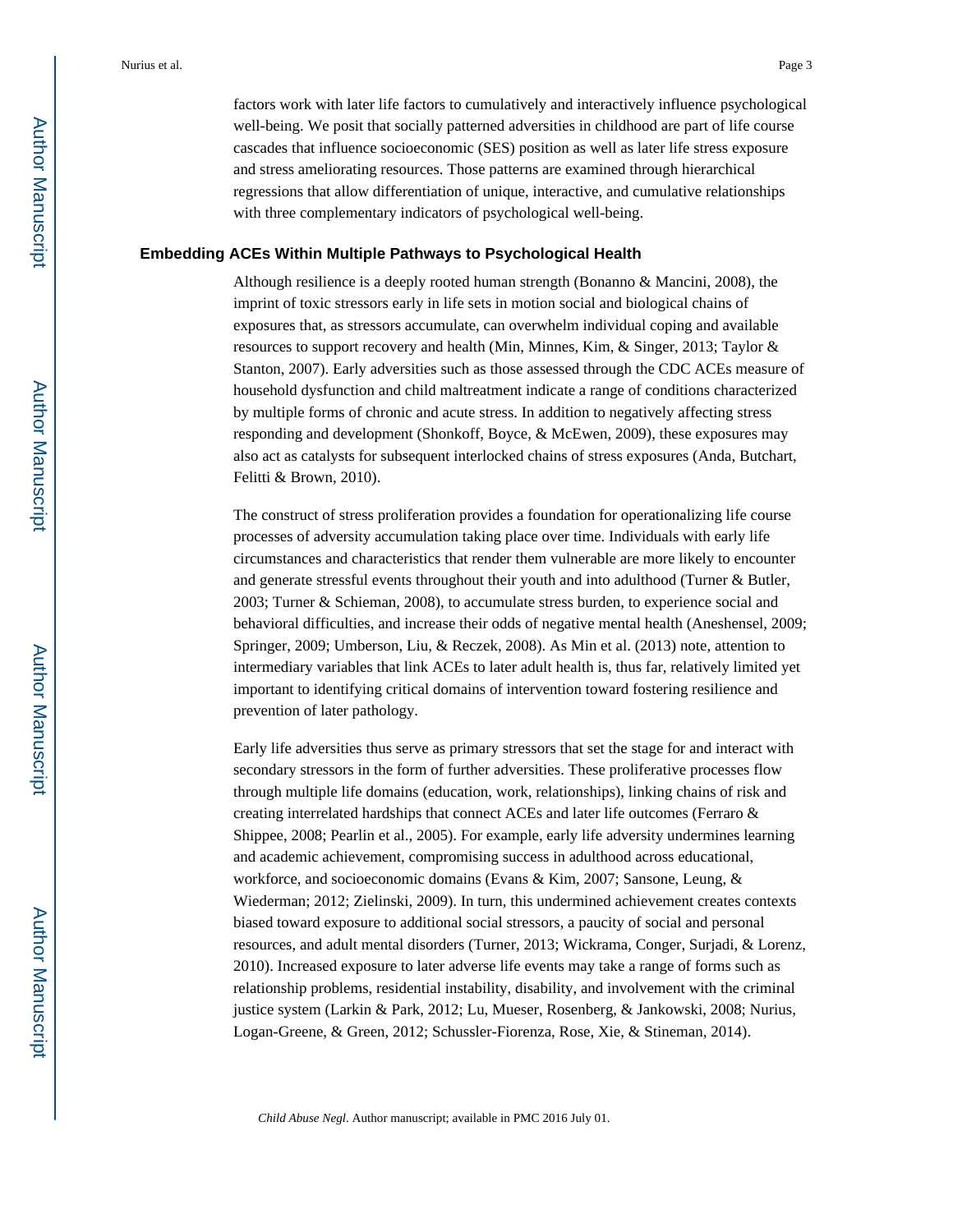Early exposure to adversity predicts later susceptibility to impaired health and functioning in part through processes that affect the growth and functioning of brain structures and alter neuroendocrinological operations involved in stress response functions, such as the hypothalamic-pituitary-adrenal axis (Nemeroff, 2004). This physiological dysregulation constitutes a biological embedding of stress that carries forward through development (Danese et al., 2009; Hertzman & Boyce, 2010; Jaffee & Christian, 2014). Altered neurobiological processes stemming from childhood adversity appear to increase stress sensitization, suggesting an additional pathway through which ACEs may have developmental origins to adult mental health. That is, growing evidence supports theorizing that early adversity sensitizes individuals to later psychopathology, such as depression, by reducing their tolerance to subsequent, even minor stressors (Hammen, Henry, & Daley, 2000; Harkness et al, 2006). This dysregulation, in turn, may lead to lower levels of stress triggering stress reactivity (McLaughlin, Conron, Koenen, & Gilman, 2010), with increased intensity of response and resistance to treatment (Heim, Plotsky, & Nemeroff, 2004), fostering proliferation of stress and psychological burden in the pathway to adulthood (Hazel, Hammen, Brennan, & Najman, 2008).

Processes of stress proliferation and stress sensitization underscore the importance of resilience-fostering resources, factors that would be expected to buffer stress and encourage healthy behaviors. Social integration and support have been identified among the most important intervention targets to reduce both the biological effects of stress overload and to stimulate more positive cognitive and emotional processing (McEwen & Gianaros, 2010; Thoits, 2011) Yet these protective factors tend to be unevenly distributed. For example, early stressors such as trauma and disordered family life constrain access to healthy social ties and lifestyles needed to build satisfactory social support (Hill, Kaplan, French, & Johnson, 2010; Vranceanu, Hobfoll, & Johnson, 2007). As a result, those exposed to early stressors often lack interpersonal buffers of social stress in later life and experience poorer mental health (Murphy, Shevlin, Armour, Elklilt, & Cristoffersen, 2014; Sperry & Widom, 2013).

Whereas the relationship of elevated stress exposures has been established with healththreatening behaviors such as substance use, risky sex, and overeating, sleep and physical activity are increasing targets of attention for offsetting damage of neurobiological dysregulation. Early life adversity is associated, for example, with difficulty in calming to achieve sleep and with poor sleep quality (Chapman et al., 2011; Strine & Chapman, 2005), remaining significant even after controlling for a range of adult contributing factors (Koskenvuo et al., 2010). These patterns lessen the availability of sleep as a stress buffer and exacerbate effects of current stress (Greenfield, Lee, Friedman, & Springer, 2011). Similarly, physical activity, particularly when social in nature, demonstrates biological, psychological, and social mechanisms though which activity reduces perceived stress, stress effects, and stimulates other adaptive health behaviors (Fleshner, 2005; Rimmele et al., 2009), preventing oxidative stress and anxiety-related behaviors associated with sleep deprivation (Vollert et al., 2011). Insufficiency of both sleep and activity can be pivotal markers of deficits in stress-ameliorative behavior (Wijndaele et al., 2007). We argue the value of sleep and physical activity as mutable, broadly accessible resilience resources,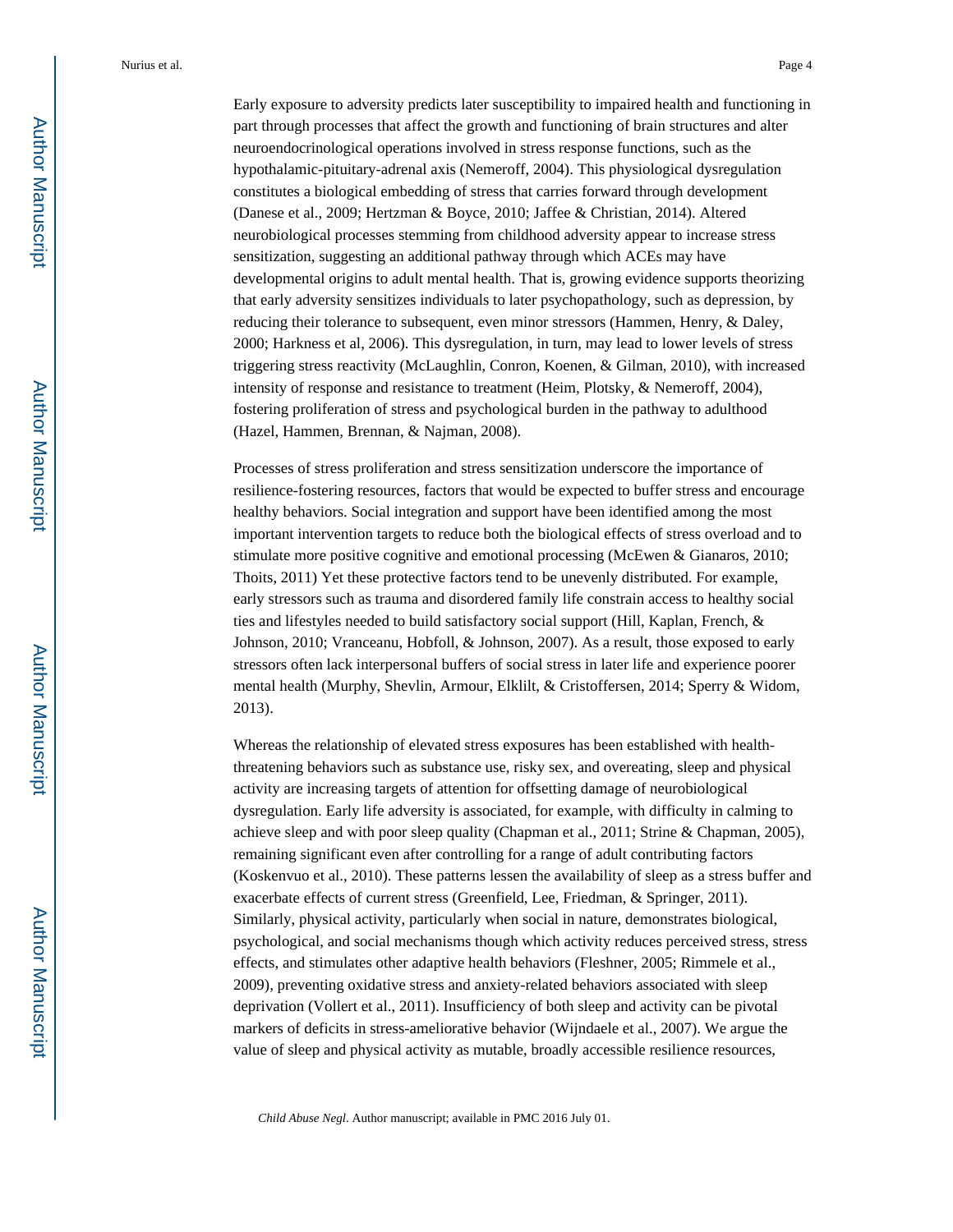bolstering individual defenses against stressors and the reduction of dysregulations such as stress sensitization (Chatburn, Coussens, & Kohler, 2014).

#### **The Present Study**

These proposed life-long cascades of proliferated stressors and muting of resources serve to join with early adversity in a range of forms that influence health independently, interactively, and cumulatively. In this study, we theorize that elevated ACEs reflect multiform stress exposure that jeopardizes psychological health and well-being through multiple life course conduits. Within a representative population-based survey, we formulated three hypotheses. We anticipate that ACEs will demonstrate direct effects on adult mental health regardless of adult conditions wherein unique effects persist in multivariate models. Second, support for stress proliferation pathways will emerge wherein early life adversity is significantly associated with adult conditions; specifically, adult SES characteristics, significant adult adverse experiences, and paucity of resilience resources that influence psychological well-being. Third, in addition to supporting a cumulative model of childhood and adult experiences creating an additive influence, we anticipate subsequent stress and resilience resources will moderate the relationship of early adversity to mental health by affecting respondents with higher levels of early life stress to a greater extent than other respondents.

### **Method**

#### **Sample**

Data were drawn from the 2010 Behavioral Risk Factor Surveillance System (BRFSS) for Washington State. BRFSS is a cross-sectional, random-digit-dialed telephone survey conducted in collaboration with the Centers for Disease Control and Prevention (CDC) by health departments in all 50 states and U.S. protectorates (CDC, 2011). Participants are noninstitutionalized English- and Spanish-speaking adults 18 years or older who live in a household with a working landline telephone. Washington uses a disproportionate stratified sampling method with one adult per household randomly selected to participate in the survey, with a refusal rate (eligible contacts declined to participate) of 18.31%.

The study sample  $(n=13,593)$  consisted of 60.7% females (average age 57.1 years;  $SD =$ 16.0), of whom 33.8% were 65 years or older and 23.8% were 44 years or younger. The racial/ethnic composition of sample was 86.9% Caucasian, 5.0% Hispanic, 2.2% Asian, 1.3% African American, 1.2% Native American, 0.2% Hawaiian/Pacific Islander, and 3.2% mixed or other race/ethnicity. Approximately a third (36.4%) of the sample's household income was \$35,000 or less, and 28.1% was \$75,000 or more. 5.8% of the sample never completed high school, 23.4% had a high school education only, 32.2% attended some college, and 38.7% had a college degree. BRFSS-recommended sampling weights based on population estimates from the U.S. Census Bureau were used to correct for younger age and male gender underrepresentation.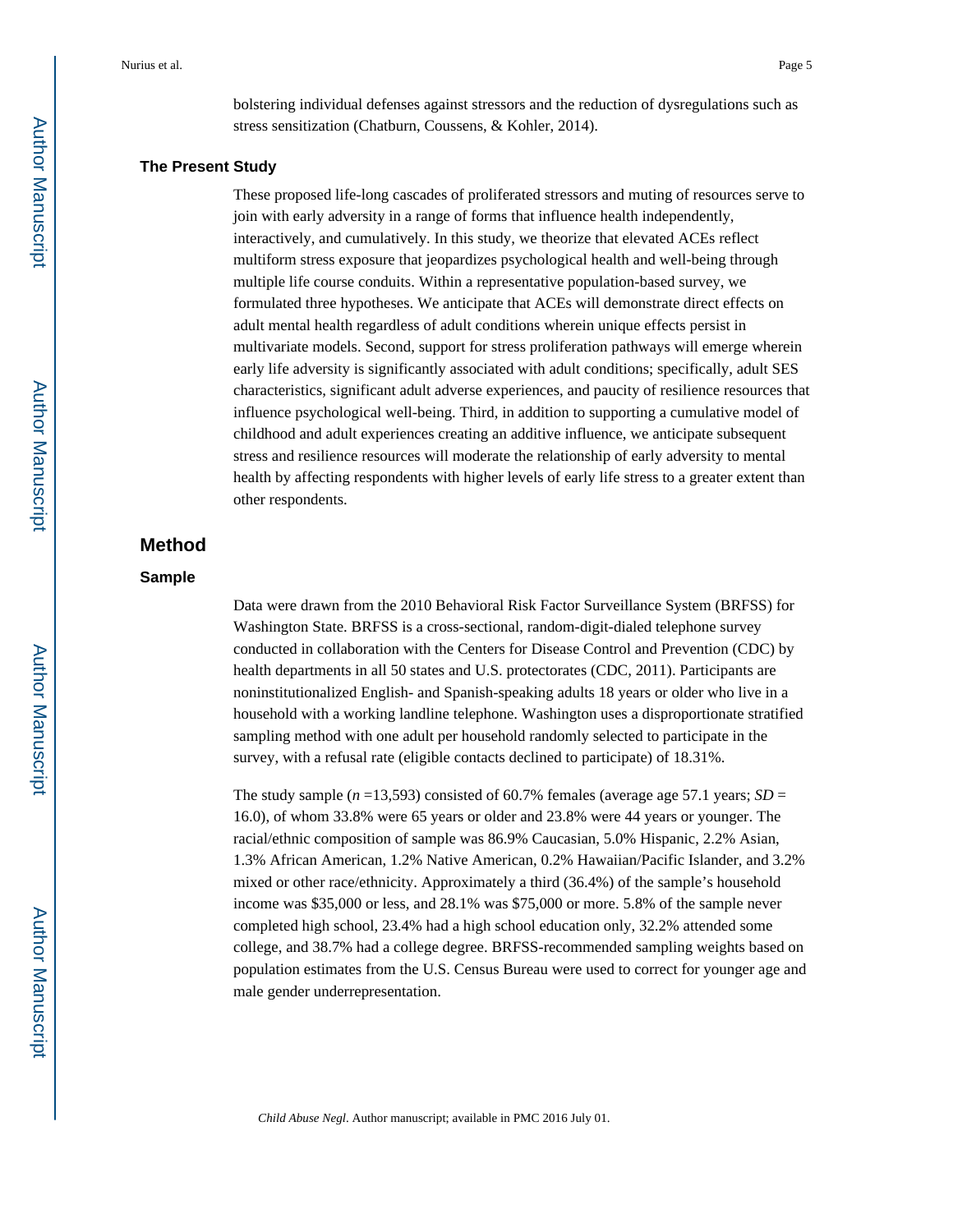#### **Measures**

**Demographics** consisted of age, gender (0 = *male*, 1 = *female*), race/ethnicity (seven categories reported above; Caucasian was the referent), and sexual orientation  $(1 =$ *heterosexual* [97.7%], 2 = *gay/ lesbian* [1.3%], 3 = *bisexua*l [0.9%]; *heterosexual* was the referent).

**Socioeconomic factors** included highest education level completed (6-level categorical scale: *no formal schooling*, *grades 1–8*, *not high school graduate*, *high school graduate or GED*, *some college*, *college graduate*) and annual household income (8-level categorical scale: *\$0 to less than \$10,000; \$10,000 to less than \$15,000; \$15,000 to less than \$20,000; \$20,000 to less than \$25,000; \$25,000 to less than \$35,000; \$35,000 to less than \$50,000; \$50,000 to less than \$75,000; and \$75,000 or more*). Medical cost barrier was assessed on foregoing needed medical care because of cost: (reported this cost barrier; yes=1, no= 0).

**Adverse childhood experiences—**An ACE score was calculated by summing dichotomized *ye*s responses across eight ACE categories in the childhood household before 18 years old: mental illness, substance abuse (alcoholic or illicit drugs), incarcerated family member, parental divorce, witnessing domestic violence, victim of physical abuse (parent/ adult hit, beat, kick, physically hurt), sexual abuse by adult/person 5 or more years older), and verbal abuse (CDC, 2010). The study sample scores ranged from 0 to 8 points ( $M =$ 1.54, *SD* = 1.82) with the following percentile sample distributions: zero ACEs= 40.10%; 1=21.99%, 2=13.44%, 3=8.78%, 4=6.35%, 5=4.81% 6=2.67%, 7=1.45%, 8=.41%.

**Significant adulthood stressors** is a sum of dichotomized *yes* responses across five significant adult adverse events: incarceration, one or more periods of homelessness, relationship loss (divorced, separated, widowed), involuntary employment loss, and disability status (uses special equipment) Scores ranged from 0 to 5 ( $M = 0.57$ ,  $SD = 0.80$ ).

**Resilience resources** included *sense of community* (range 0–7; *M* = 5.63, *SD* =1.28), operationalized as the sum of two items: how often respondents received the emotional and social support they needed (rated on a 5-point Likert scale, never-always), and their level of satisfaction with their neighborhood (responses used a 4-point Likert scale). These items are consistent with the feeling-oriented sense of community construct (McMillan & Chavis, 1986), capturing perceptions and interactions related to membership and needs being met.

An ordinal *stress ameliorating health habits* index was based on sleep (reporting three or fewer versus 4–30 days of not enough sleep in the last month based on a median split of the item distribution) and physical activity (meeting CDC recommendations for moderate or vigorous physical activity). Responses were coded as follows: four or more days of poor sleep in the last month *and* low physical activity=0 (10.4%); poor sleep *or* low physical activity=1 (47.4%); and getting enough sleep with recommended physical activity=2 (42.3%).

**Mental health** was assessed in three forms. *Perceived well-being is* a mean of five items scored with a 5-point Likert scale (*strongly disagree* to *strongly agree; M = 4*.11, *SD* =.78;  $\alpha$  = 0.90). This inventory captures cognitive dimensions reflective of positive attitudes,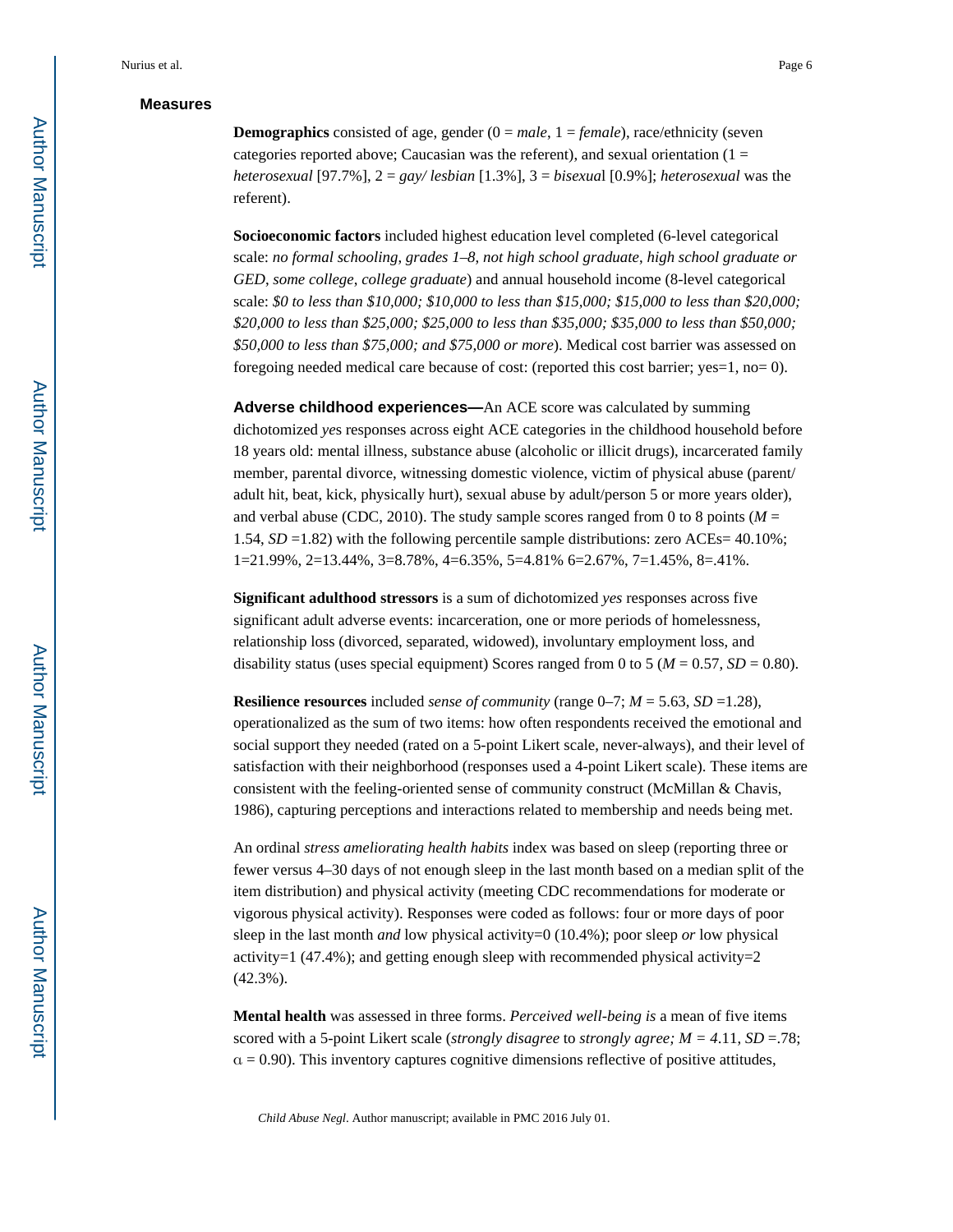appraisals, and beliefs (e.g., life satisfaction, life close to ideal, gotten what is important). *Psychological distress* is a mean of six symptoms of mental health problems (feeling nervous, hopeless, restless, depressed, worthless, everything an effort,) assessed on a 5-point Likert scale (*none* to *all of the time;*  $M = 1.46$ ,  $SD = .56$ ;  $\alpha = 0.82$ ), capturing clinical dimensions of mental disorder (Kessler et al., 2002). *Missed days of work/activities* is an ordinal variable (0=0 days, 1=1 day, 2=2 days, 3=  $3-7$  days, 4=8-14 days, 5=15-21 days, and 6=22–30 days) measuring the number days in past 30 that a mental health condition or emotional problem interfered with usual activities such as work, studies, self-care, or caregiving. This variable was originally continuous and recoded as ordinal in this study to control for skew (range for continuous variable:  $0-30$ ;  $M = 88$ , *SD*=4.05).

#### **Analysis Plan**

We first examined the bivariate correlations among study variables (see Table 1). We then undertook theory-guided hierarchical regressions, sequentially regressing the three measures of mental health onto four sets of explanatory variables, controlling for demographics: ACE score; SES characteristics; significant adult stressors; and resilience resources such as social support and health habits. This procedure tests multiple pathway and cumulative effects as well as the explanatory utility of each variable set and the individual predictor. Differential effects of adult stressors (exacerbating) and resilience resources (ameliorative) was tested through interaction effects of each on ACEs in relationship to each dependent variable. As the three outcome variables all demonstrated some degree of skew, all analyses were repeated with transformed variables. These results did not differ substantially, thus, to ease interpretation, nontransformed results were retained.

## **Results**

#### **Bivariate Correlations**

All bivariate correlations were significant and in the expected directions (Table 1). ACE scores had robust associations with all psychological health indicators, especially psychological distress. No bivariate correlation between explanatory variables was sufficiently high to suggest problems with multicollinearity (Tabachnick, & Fidell, 2012).

#### **Hierarchical Regressions**

The full regression model for each of the three mental health outcomes achieved significance (see Table 2). In addition, each of the predictor sets contributed significant additional explanation of each of the mental health indictors (change in  $R^2$ ) consistent with a cumulative contribution model. The attenuation of the β coefficient of ACEs with the addition of subsequent predictor set suggests shared variance, wherein variables in that step (e.g., adult stressors) overlap with ACEs effects on the health outcome (Lindenberger  $\&$ Pötter, 1998; Mirowsky, 2013). Finally, as hypothesized, higher ACE scores were significantly associated with all mental health outcomes controlling for all other predictors, indicating a unique contribution consistent with a critical period life course effect.

Similarly, relationships of individual predictors to outcomes were consistent with expectations. Income and inability to pay were independently contributive for days of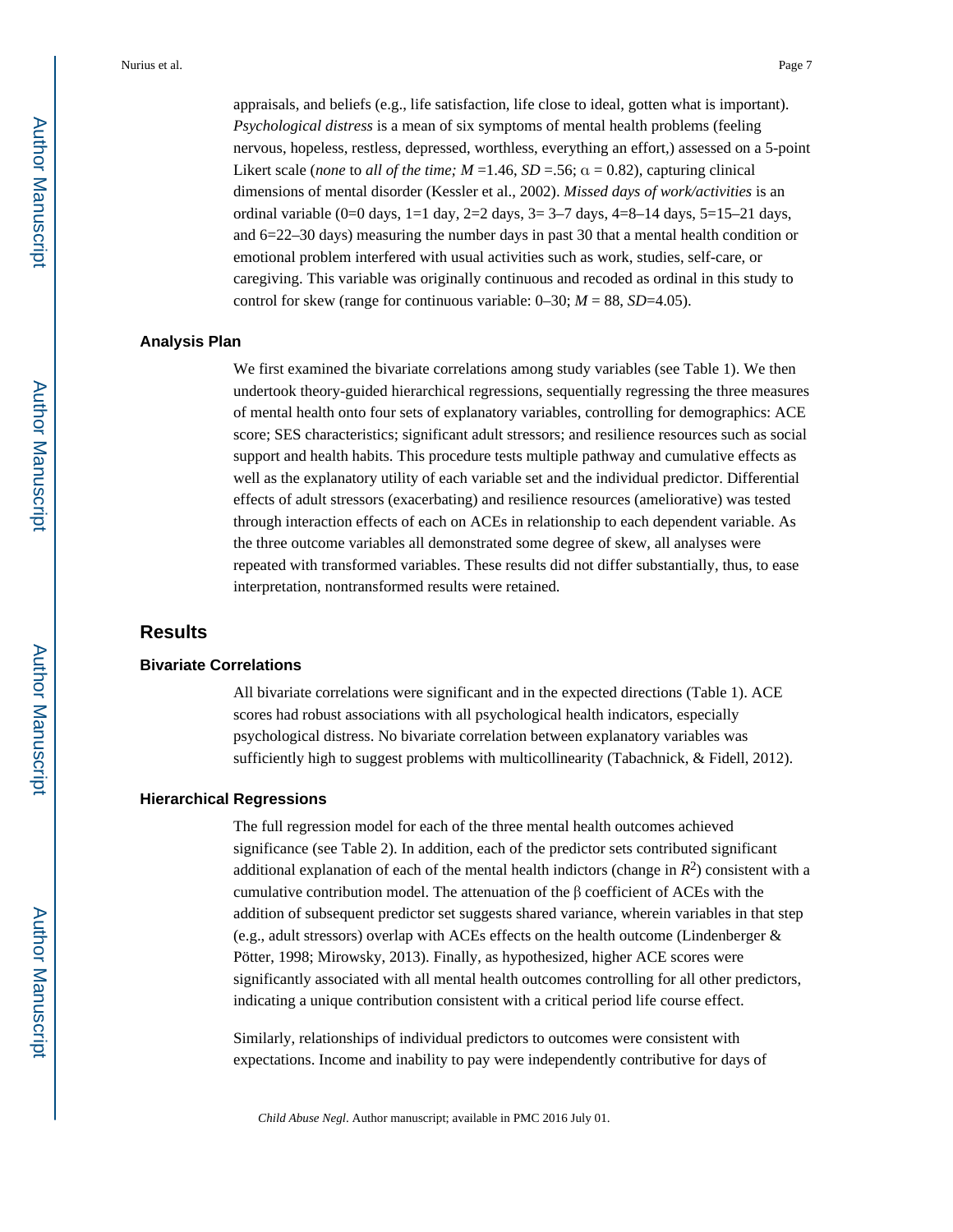missed activities (although less robustly). A similar health-erosive pattern of association was evident through significant associations of adult stressors with all outcome variables. Sense of community and health habits were both positively associated with all mental health outcomes, net of other contributors, sense of community more robustly so. Among demographics, age was a fairly consistent contributor, with older age associated with more positive outcomes; being female was associated with greater perceived well-being; bisexuality trended toward less favorable outcomes; and race/ethnicity findings were weakly patterned, with limited significant group-specific effects.

#### **Testing Interaction Effects**

Each of the hypothesized moderator variables (*adult stressors, sense of community, health habits*) and its multiplicative term with their ACE score were entered in separate regression models (see Table 3), controlling for demographic and SES variables parallel to Step 2 in Table 2. Separate testing of multiple moderators is recommended to avoid potentially confounding co-linearity effects (Fairchild & MacKinnon, 2009). In all cases, the regression models achieved significance. Two-thirds of the tested moderator terms achieved significance, controlling for covariates. In testing resilience resources (sense of community and health habits), the β coefficients for ACE scores significantly increased after inclusion of the moderation terms, particularly in testing sense of community. For example, the ACE path coefficient for psychological distress after controlling for demographics and SES was . 27 (Table 2), and .77 in the moderation test of sense of community (Table 3).

Figure 1 illustrates the exacerbating (adult stressors on ACEs) and ameliorating (sense of community on ACEs) moderation effects. The steepest slopes (strongest impact) are evident for individuals who reported greater adult stressors and lower sense of community in the context of higher ACEs. Individuals with high ACEs but lower adult stressors and high adult support reported mental health outcomes comparable to respondents with low ACE histories.

### **Discussion**

This study extends assessment of early life adversity effects on adult mental health in several ways. Guided by models of life course stress and trauma, our multivariate framework allowed for differentiating between the cumulative and distinct contributions of ACEs, adult SES and stressors, demographics, and resilience-fostering resources. Results provided support for multiple pathways underlying the impact of ACEs, including direct and moderated effects evident across three complementary indicators of psychological health: mental health symptoms, perceived well-being, and impairment of daily activities. This study is among the first to directly test moderating effects of adult stress in exacerbating the relationship of ACEs to mental health and, conversely, of resilience resources in ameliorating the risk of ACEs leading to later mental health problems. To understand lifelong processes and consequences of stress and adversity it is essential to examine trauma and psychopathology from a cumulative adversity perspective. Moreover, this perspective encourages attention toward mutable preventive and resilience-building approaches to health promotion.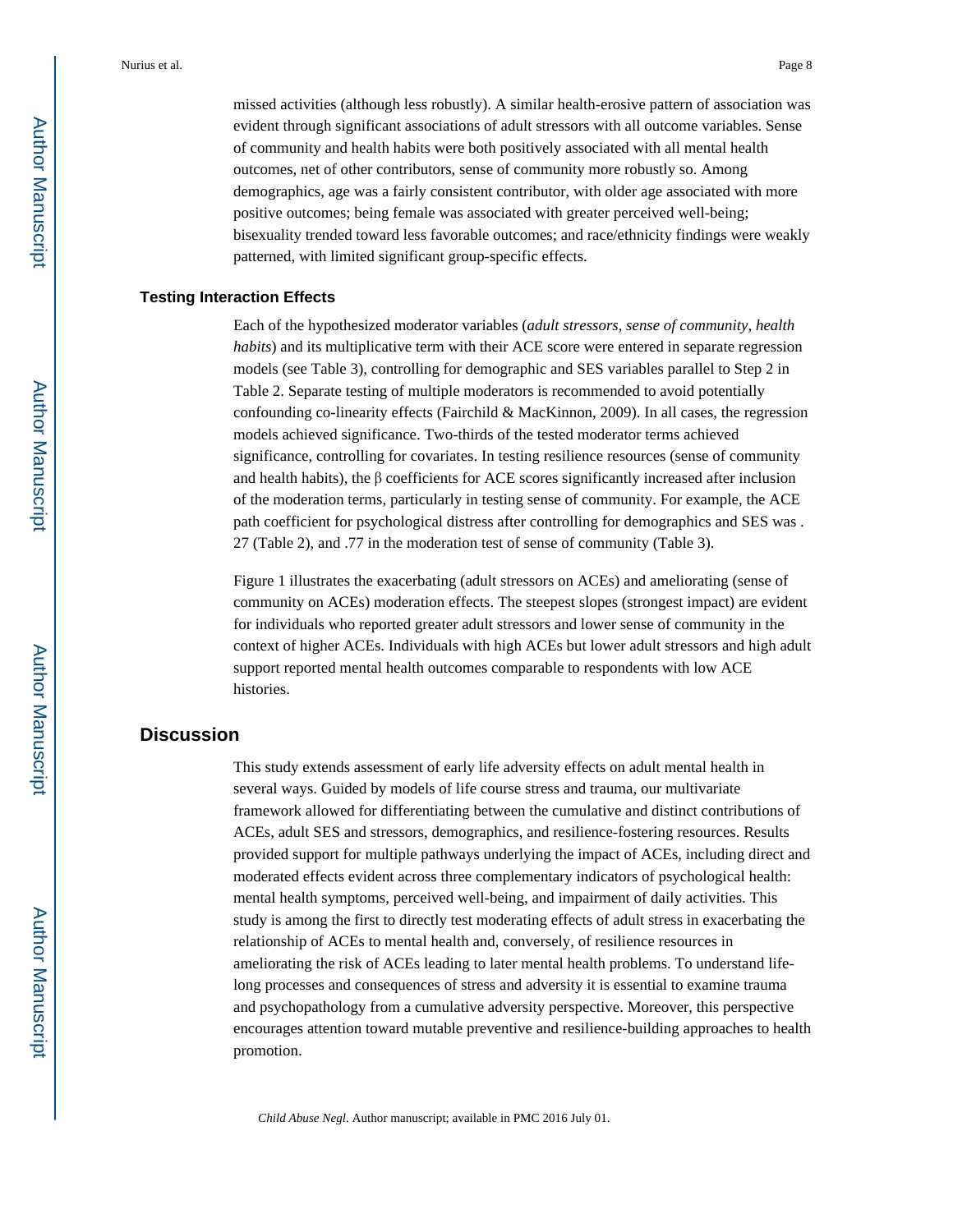#### **Unique, Proliferative, and Cumulative Pathways**

Central to the current study's aims, our results support the premise that ACEs carry unique associations to compromised psychological health well into adulthood. The life course critical period concept recognizes potential for damage that begins in developmentally sensitive periods during childhood (Ben-Shlomo & Kuh, 2002). Specifically, early life trauma captured through total ACEs maintained unique significant association with the three indicators of impaired mental health.

The inclusion of three related yet distinct features of adult mental health permits examination of the stability of findings and their interpretations across models. Given that the final model controlled for associations with all other study variables, we speculate that these  $\beta$  coefficients are conveying, at least in part, that damage stemming from ACEs constitutes the childhood roots of adult health outcome inequalities (Shonkoff et al., 2009). Such damage is transmitted through interwoven social and biological mechanisms across the life course (Jaffee & Christian, 2014; Miller, Chen, & Cole, 2009). Although human systems strive to adapt to ACE traumas, these adaptations often tax a child's developing biological and psychosocial systems, resulting in dysregulations (e.g., stress sensitization) that dilute psychological and physical well-being (Danese & McEwen, 2012; Hostinar & Gunnar, 2013).

Findings also support our hypotheses that early stressors exert prolonged influence into later years through stress proliferation—a cascade of processes that accumulate stressful events in adulthood, increasing susceptibility to compromised psychosocial functioning (Aneshensel, 2009; Thoits, 2010; Umberson et al., 2008). Higher ACE scores were associated with poorer adult conditions, including low SES, high adult adversity, and diminished resilience resources, each of which influenced psychological well-being. These life conditions illustrate chains of risk in which one set of adversities tends to lead to another. For example, multiple ACEs generate consequences such as less educational achievement, which leads to financial insecurity that then increases risk of adult adversities such as homelessness, marital conflict, injuries, and unemployment. Consequently, this cascade of adversities over the life course weakens opportunities for stable social supports, ability to obtain professional help, and maintenance of healthy habits; all of which collectively and progressively chip away at psychological well-being. These pathways parallel observed patterns in allostatic load wherein the damaged caused by stacking or chronicity of stressors grows and spreads through biological systems (McEwen, 2008).

Although the buffering effects of protective factors relative to ACEs have only recently been assessed for adulthood consequences, conceptualizations of resilience processes and initial evidence point to protective resources as critical to advancing understanding (Rutter, 2006). Our findings illustrate the essential role of social resources and health-fostering behaviors in softening the blow of adversities and other stressful experiences on mental health and psychological well-being. Protective resources play an important complementary role as indicators of health and affiliated relationships (Taylor & Stanton, 2007). Even in cases of immediate challenges, strong social networks can bolster individual cognitive responding, support positive appraisals (optimism, sense of efficacy), and provide instrumental support (Thoits, 2010). Stressful conditions in early and later life have been shown to impede sleep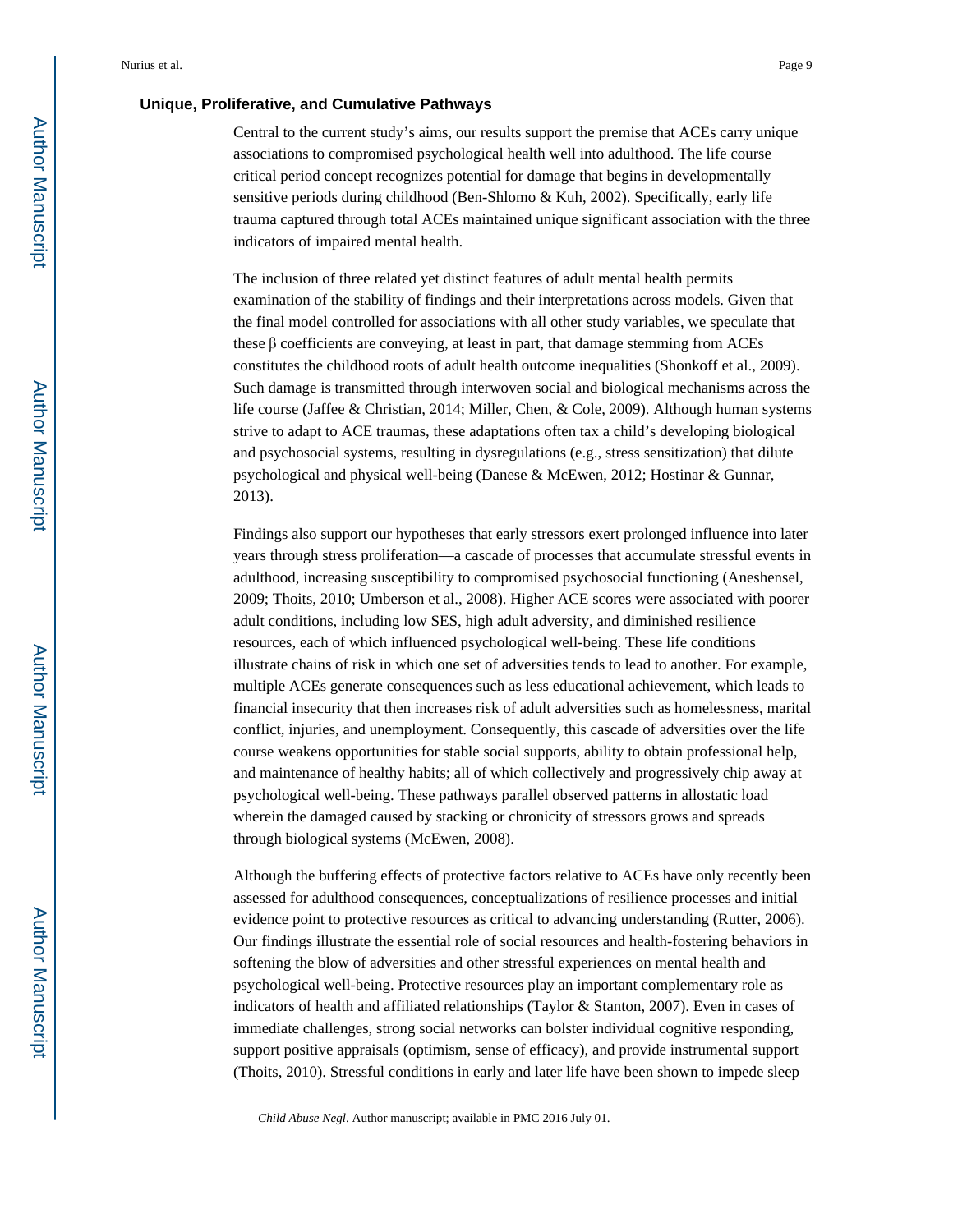quality and physical activity, which, in turn, are linked to greater risk for mental health problems (Callaghan, 2004; Greenfield et al., 2011). However, sleep and activity are essential resources for stress amelioration that help to regulate metabolic (Warburton, Nicol, & Bredin, 2006) and hormonal systems (Camacho et al., 1991; Edenfield & Blumenthal, 2011), offset disturbance aggravated by neurobiological alternations and hyperarousal (Koskenvuo, Hublin, Partinen, Paunio, & Koskenvuo, 2010), and foster psychological equilibrium and resilience to life stressors.

#### **Interactive Effects Shaping the Impact of ACEs**

Collectively, the study findings support a cumulative model of life course adversity affecting functional and symptomatic dimensions of psychological well-being. Our findings also illustrate that the effects of later-life modifiers might be in play even if the processes are not immediately evident. The significant direct effect of adult adversities on mental health demonstrates population-relevant risk potential. However, the interactive relationships of adult adversities with ACEs illustrate that those with the highest levels of childhood trauma who also encounter greater adult adversities are most vulnerable to suffering mental health problems. That is, in addition to evidence of childhood stress being additive to lifetime stress burden and its prediction of psychopathology (Turner & Lloyd, 2004), our findings indicate that later stress can amplify the effect of early adversities, particularly for those with higher levels of exposures.

By contrast, resilience resources demonstrated ameliorative effects. On average, respondents who had a high sense of community were similar in psychological wellness across lower to higher levels of early adversity. However, the absence of this social resource among those with high ACEs was starkly associated with poorer mental health. Notably, sleep and activity showed the strongest moderating effects of ACEs in functioning. Those with high ACEs but healthy patterns of sleep and activity missed almost no work or other activities due to mental health problems, whereas those with high ACEs and poor habits missed many. Individuals with higher childhood adversity report poor sleep quality or disturbances such as pain at night, feeling hot/cold, or bad dreams, illustrating psychobiological mechanisms through which adversities are carried, potentially jeopardizing behavioral health as well as functional engagement in work and activities important to successful adulthood and psychological health (Charuvastra & Cloitre, 2009; Greenfield et al., 2011).

Similarly, although regular exercise demonstrates robust inverse associations with psychological distress, such activities are less available to and practiced by stressed populations (Hamer, Stamatakis, & Steptoe, 2009). These tandem trends buttress our hypothesis that personal and social resources offer cumulative protection (Masten, Cutuli, Herbers, & Reed, 2009) and, although beneficial to all, are likely to be particularly important to higher risk people by ameliorating the impact of stress. Moreover, once moderation was accounted for, the direct negative effect of the ACE coefficients increased substantially, suggesting the risk of ACEs for mental health among the general population might be underestimated in analyses that do not account for moderator effects.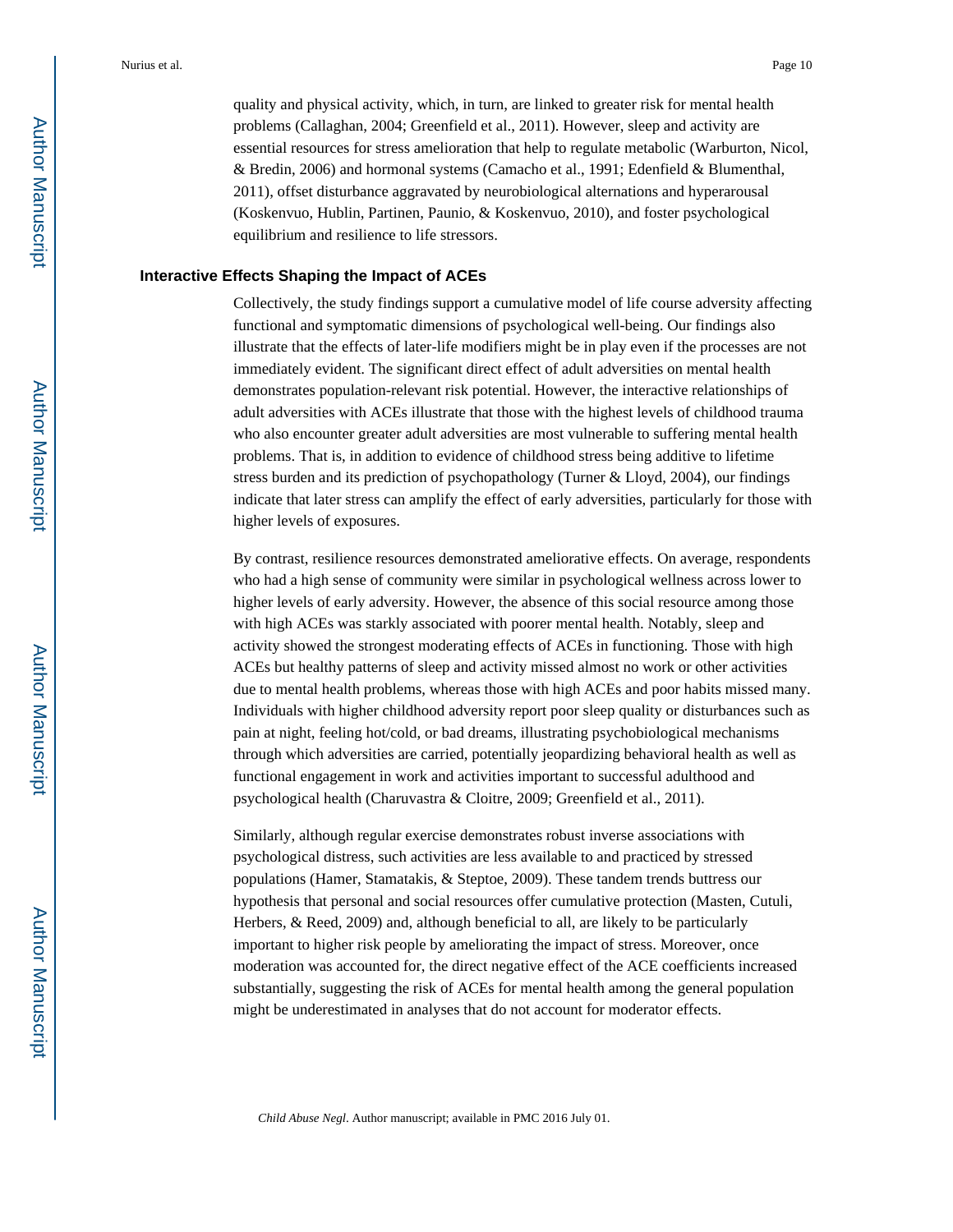#### **Implications and Future Directions**

Although the life course has many points for health prevention and intervention, this study joins others in urging that we think systematically about early life assessment during sensitive developmental windows, transitions, and milestone completions (e.g., 0 to 3 years stage, educational transitions, entry into parenthood). Findings point to the "doublejeopardy" of both high-stress and low-resource life circumstances and the resulting erosion of health and well-being that these combinations create. The compounding effect draws attention toward not only individual-level interventions but also to upstream factors that generate and sustain inequalities, exacerbating the accrual of adversities of those that have lesser resources and resilience capacity (Thoits, 2010).

In practical terms, these findings support the need for low-barrier integrated health care approaches that are attentive to stress embodiment--grounded in contextual approaches to wellness (Jaffee & Christian, 2014)--and that leverage resilience resources toward altering the course of ACE-affected trajectories. Conservatively, these findings point to pathways for lifelong psychological health among those who experience considerable adversity in early and later life, as well as the need for integrated team approaches to address needs across domains of individuals' and families' lives.

Under the Affordable Care Act, service models will increasingly integrate primary care with mental and behavioral health care, encouraging person-centered care with broader consideration of patients' social ecologies. Multilayered approaches to lessening life course exposure to adversity and fostering resilience will be key to minimizing proliferation of stress, to curbing psychiatric distress related to inevitable life stressors, and to fortifying supports and resources (Maschi, Baer, Morrisey, & Moreno, 2013). Notably, attention should be paid to the ways in which stress arises out of the contexts of people's lives, with levels and types of exposures differentially distributed across circumstances defined by social statuses, creating health disparities that set some individuals on a "resource edge" necessitating greater intervention and supports (Hobfoll, Johnson, Ennis, & Jackson, 2003).

Perceived well-being, which is based on multiple cognitive indicators of current life appraisals, provides a window into appraisal components of respondents' stress processing. Results indicating significant sustained significance of ACEs, with elevated coefficients after controlling for moderation effects, are consistent with stress-process mechanisms through which stressful life events become internalized as cognitive products (e.g., negative beliefs or attitudes) and cognitive habits (e.g., less optimistic interpretation of life events and expectancies; Matthews, Gallo, & Taylor, 2010). Although causal ordering of the psychological health outcomes cannot be established here, these findings support the value of interventions such as cognitive-based therapies to revise maladaptive appraisal patterns that affect individuals' emotional, behavioral, social, and biological well-being.

To more fully assess ACE effects (direct and indirect) and identify factors that demonstrate power to curb ACE effects, future research needs to include a spectrum of protective factors at the individual and community levels in data collection, theorized multivariate analysis, as well as biological data that can illuminate stress embodiment alongside psychosocial processes. Research focusing on early childhood adversity sets the stage for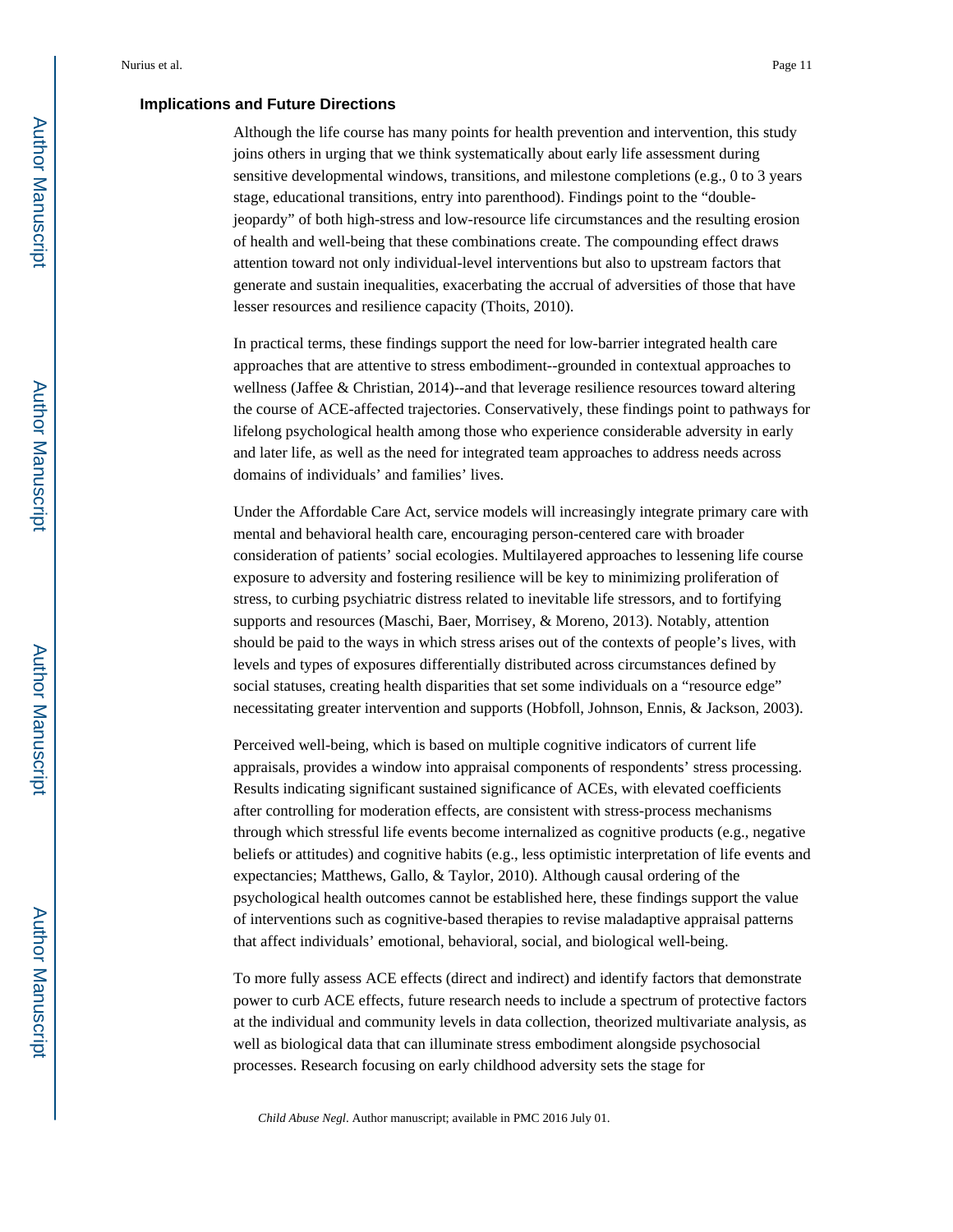reconceptualizing adult health problems as developmental disorders. It also links models of social disadvantage with child maltreatment prevention and intervention efforts advocating for the alleviation of toxic childhood stress as a means of reducing persistent health disparities associated with trauma and chronic stress (Shonkoff & Garner, 2012). The life course cumulative adversity model used in this study is consistent with this capacity and calls for integrative approaches that locate health etiology and intervention responses within ecobiodevelopmental frameworks that grasp progressive, dynamic relationships between cumulative adversities and psychological well-being.

#### **Use of Administrative Data and Limitations**

The current analysis draws on public health administrative data collected annually across all U.S. states. As part of a nationally integrated system, data from population-based surveys such as the BRFSS offer a practical strategy for developing a broadly based and multipathway understanding of life course adversities within a risk and protective factor framework. This framework yields valuable insights as to etiology and intervention targets related to psychological and physical health and their interplay. Data from sources such as child protective services tend to lack broader etiological antecedents, respondent characteristics, or later life outcomes important to life course examination, and limit attention to only those individuals with formally reported maltreatment or other serious adversities (Putnam-Hornstein, Needell, & Rhodes, 2013). Embedding child maltreatment and other toxic stressors into routine health surveys opens access to community-based samples that not only offer data complementary to other sources but are more representative of the general population.

Nevertheless, these benefits reside alongside limitations. These findings are based on selfreported, cross-sectional data, including a retrospective survey assessment of early adverse experiences that could introduce recall bias into the results. Because the current study is based on dichotomized yes/no responses of ever experiencing items before age 18 versus more precise prevalence or duration estimates, bias is likely reduced. Substantial testing of retrospective ACE accounts has demonstrated stable linear trends, minimal association with participants' psychological state at the time of data collection, and recall bias largely in the direction of underreporting ACE occurrences (Corso, Edwards, Fang, & Mercy, 2008; Yancura & Aldwin, 2009), including milder forms of childhood adversity associated with later mental health problems (Taylor et al., 2006) and comparison of retrospective and prospective results (Hardt, Vellaisamy, & Schoon, 2010). However, the presence of early adversity is nonetheless based on a limited number of items with multiple intervening decades, suggesting caution in interpretation.

As with most secondary analysis, measurement is constrained to the data routinely collected, which often includes single item measurement, can lack theoretically important variables, and limits the questions that can be posed. In examinations of early life adversity, exposure to poverty in childhood is a highly salient item, noting links between childhood SES and later life SES. While our study does make use of available measures of adult SES, information about early life poverty and economic status are not currently part of the BRFSS dataset. Potential for systematic patterns of nonparticipation, such as those who are not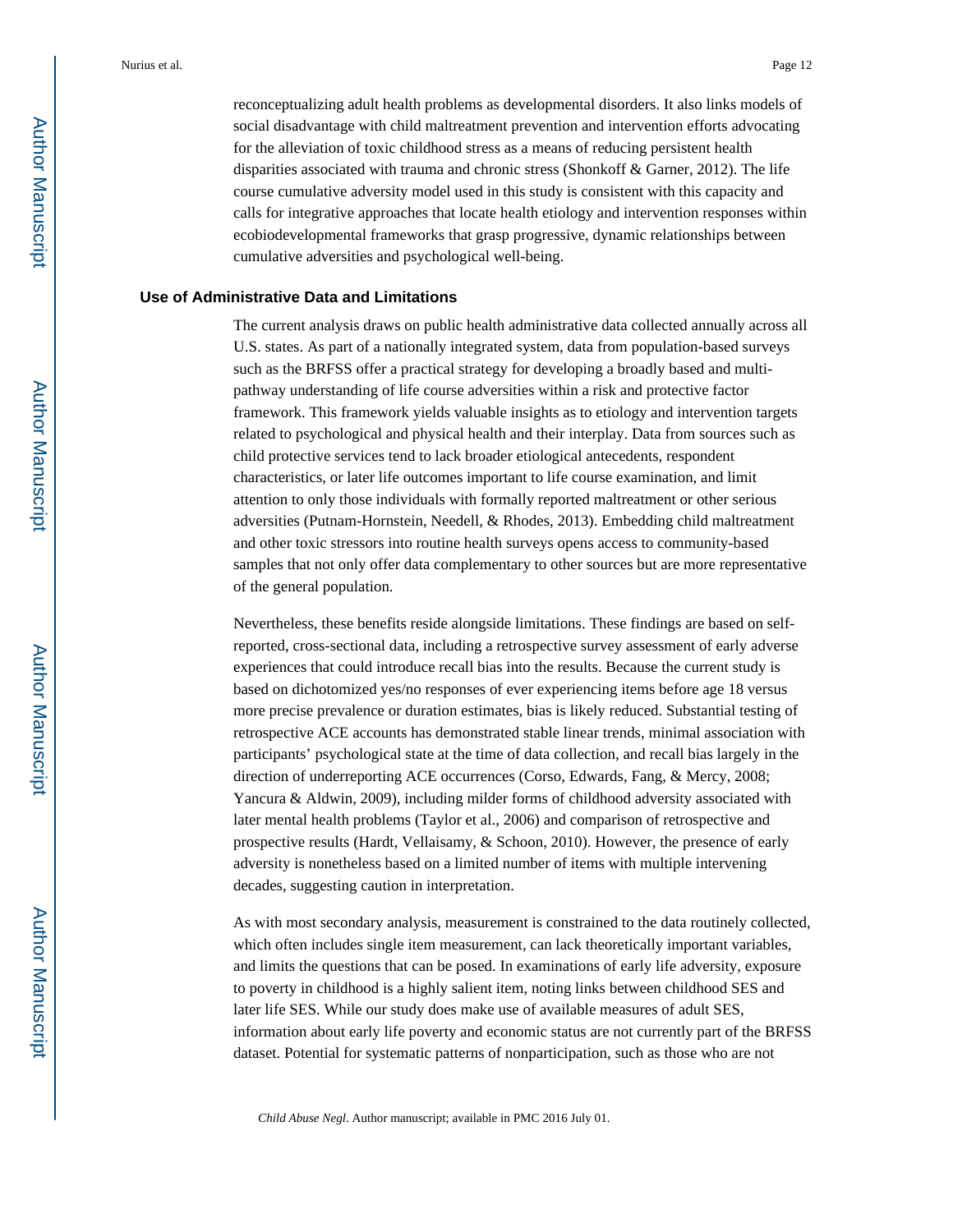home-based, speak neither English nor Spanish, or not accessible by landline phone for interviewing, may contribute to biased estimate of population parameters. Despite these limitations, this study contributes to the empirical base regarding early life adversities and adult psychological health within a stress process framework, examining complex pathways into and through adulthood.

## **Conclusion**

Prevention remains a top priority in the realm of child and family welfare and is the foremost implication of early adversity research. Furthermore, early detection of and intervention in cases of child abuse, family dysfunction, and unmet psychosocial and functional needs can help to shift life course trajectories into more promising paths. At the same time, proliferating stress processes reinforce the ameliorative value of adversity assessment deeply into adulthood. Factors such as poverty, low educational attainment, inability to obtain professional care, adverse adult exposures, and limited supports strengthen the relationship of child trauma to health as well as bear their own imprint. This chaining pattern incrementally results in the stacking of risks and adversities that take environmental, psychosocial, and neurophysiological forms. Childhood trauma need not set the stage for poor mental health in adulthood, and indeed findings from this study demonstrate that it is, perhaps, never too late to scaffold wellness and high quality of life.

## **Acknowledgments**

This research was supported in part by a grant from the National Institute on Mental Health grant 5 T32 MH20010 "Mental Health Prevention Research Training Program", the National Center For Advancing Translational Sciences of the National Institutes of Health under Award Number TL1TR000422, and a Eunice Kennedy Shriver National Institute of Child Health and Human Development research infrastructure grant, R24 HD042828, to the Center for Studies in Demography & Ecology at the University of Washington.

## **References**

- Afifi TO, Mather A, Boman J, Fleisher W, Enns MW, Macmillan H, Sareen J. Childhood adversity and personality disorders: Results from a nationally representative population-based study. Journal of Psychiatric Research. 2010; 45(6):814–822. [PubMed: 21146190]
- Anda RF, Butchart A, Felitti VJ, Brown DW. Building a framework for global surveillance of the public health implications of adverse childhood experiences. American Journal of Preventive Medicine. 2010; 39(1):93–98. [PubMed: 20547282]
- Anda RF, Felitti VJ, Bremner JD, Walker J, Whitfield C, Perry BD, Giles WH. The enduring effects of abuse and related adverse experiences in childhood. A convergence of evidence from neurobiology and epidemiology. European Archives of Psychiatry Clinical Neuroscience. 2006; 256(3):174–186. [PubMed: 16311898]
- Aneshensel CS. Toward explaining mental health disparities. Journal of Health and Social Behavior. 2009; 50:377–394. [PubMed: 20099446]
- Anderson PL, Tiro JA, Price AW, Bender MA, Kaslow NJ. Additive impact of childhood emotional, physical, and sexual abuse on suicide attempts among low-income African-American women. Suicide and Life-Threatening Behavior. 2002; 32(2):131–138. [PubMed: 12079029]
- Arata CM, Langhinrichsen-Rohling J, Bowers D, O'Brien N. Differential correlates of multi-type maltreatment among urban youth. Child Abuse & Neglect. 2007; 31(4):393–415. [PubMed: 17412420]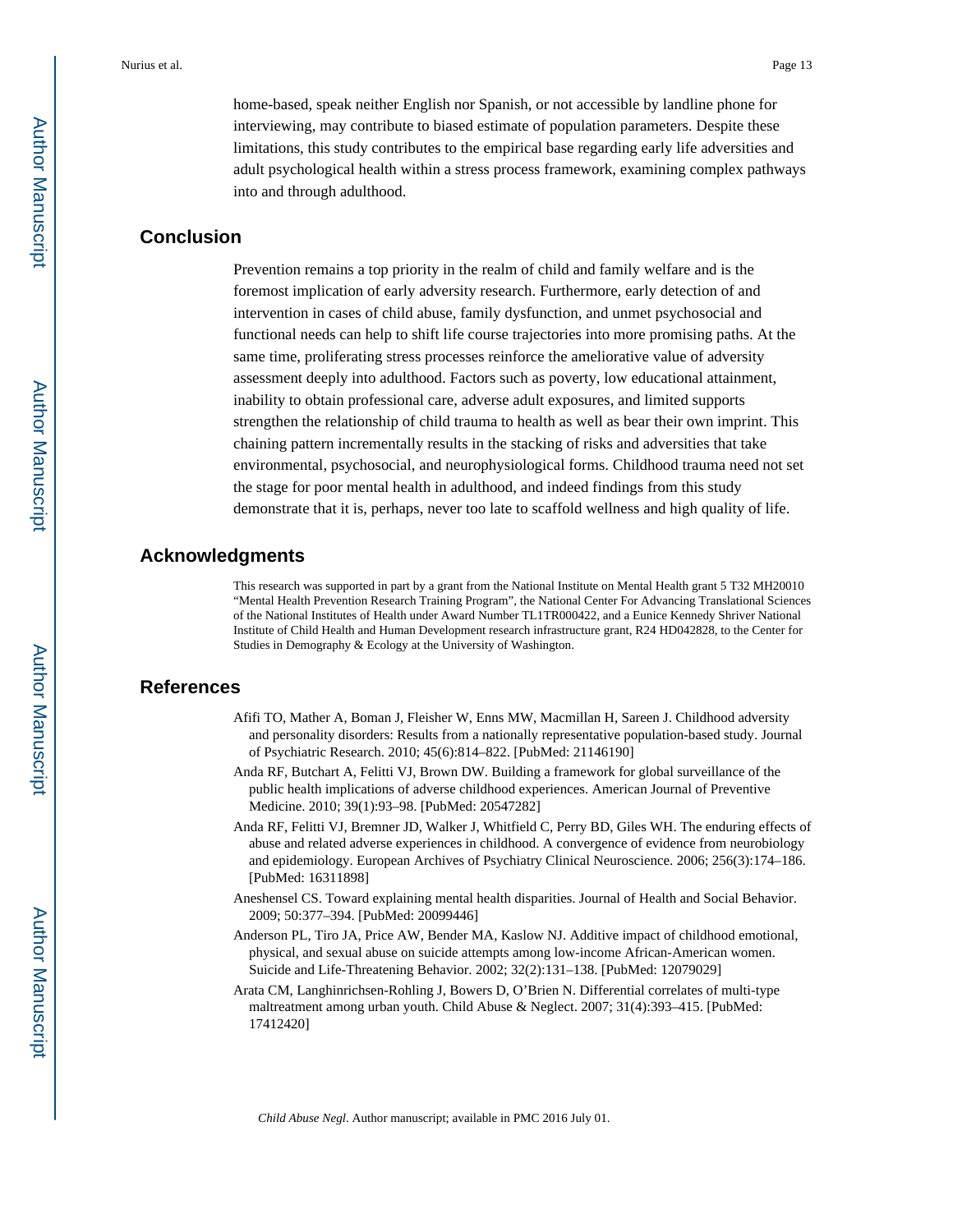- Ben-Shlomo Y, Kuh D. A life course approach to chronic disease epidemiology: Conceptual models, empirical challenges and interdisciplinary perspectives. International Journal of Epidemiology. 2002; 31:285–293. [PubMed: 11980781]
- Bonanno GA, Mancini AD. The human capacity to thrive in the face of potential trauma. Pediatrics. 2008; 121(2):369–375. [PubMed: 18245429]
- Callaghan P. Exercise: A neglected intervention in mental health care? Journal of Psychiatric and Mental Health Nursing. 2004; 11:476–483. [PubMed: 15255923]
- Camacho TC, Roberts RE, Lazarus NB, Kaplan GA, Cohen RD. Physical activity and depression: Evidence from the Alameda County Study. American Journal of Epidemiology. 1991; 134(2):220– 231. [PubMed: 1862805]
- Centers for Disease Control and Prevention. BRFSS: Turning information into health. 2011. Retrieved from <http://www.cdc.gov/BRFSS/index.htm>
- Chapman DP, Wheaton AG, Anda RF, Croft JB, Edwards VJ, Liu Y, Perry GS. Adverse childhood experiences and sleep disturbances in adults. Sleep Medicine. 2011; 12:773–779. [PubMed: 21704556]
- Chapman DP, Whitfield CL, Felitti VJ, Dube SR, Edwards VJ, Anda RF. Adverse childhood experiences and the risk of depressive disorders in adulthood. Journal of Affective Disorders. 2004; 82(2):217–225. [PubMed: 15488250]
- Charuvastra A, Cloitre M. Safe enough to sleep: Sleep disruptions associated with trauma, posttraumatic stress, and anxiety in children and adolescents. Child and Adolescent Psychiatric Clinics of North America. 2009; 18(4):877–891. [PubMed: 19836694]
- Chatburn A, Coussens S, Kohler MJ. Resiliency as a mediator of the impact of sleep on child and adolescent behavior. Nature and Science of Sleep. 2014; 6:1–9.
- Corso PS, Edwards VJ, Fang X, Mercy JA. Health-related quality of life among adults who experienced maltreatment during childhood. American Journal of Public Health. 2008; 98(6):1094. [PubMed: 18445797]
- Danese A, McEwen BS. Adverse childhood experiences, allostasis, allostatic load, and age-related disease. Physiology & Behavior. 2012; 106(1):29–39. [PubMed: 21888923]
- Danese A, Moffitt T, Harrington H, Milne B, Polanczyk G, Pariante C, Caspi A. Adverse childhood experiences and adult risk factors for age-related disease: Depression, inflammation, and clustering of metabolic risk markers. Archives Pediatric Adolescent Medicine. 2009; 12:1135– 1143.
- Dube SR, Anda RF, Felitti VJ, Chapman DP, Williamson DF, Giles WH. Childhood abuse, household dysfunction, and the risk of attempted suicide throughout the life span. Journal of the American Medical Association. 2001; 286:3089–3096. [PubMed: 11754674]
- Dube SR, Felitti VJ, Dong M, Chapman DP, Giles WH, Anda RF. Childhood abuse, neglect, and household dysfunction and the risk of illicit drug use: the adverse childhood experiences study. Pediatrics. 2003; 111(3):564–572. [PubMed: 12612237]
- Dube SR, Williamson DF, Thompson T, Felitti VJ, Anda RF. Assessing the reliability of retrospective reports of adverse childhood experiences among adult HMO members attending a primary care clinic. Child Abuse & Neglect. 2004; 28:729–737. [PubMed: 15261468]
- Edenfield, TM.; Blumenthal, JA. Exercise and stress reduction. In: Contrada, RJ.; Baum, A., editors. The handbook of stress science: Biology, psychology, and health. New York, NY: Springer; 2011. p. 301-319.
- Edwards VJ, Holden GW, Felitti VJ, Anda RF. Relationship between multiple forms of childhood maltreatment and adult mental health in community respondents: results from the adverse childhood experiences study. American Journal of Psychiatry. 2003; 160(8):1453–1460. [PubMed: 12900308]
- Evans GW, Kim P. Multiple risk exposure as a potential explanatory mechanism for the socioeconomic status-health gradient. Annals of the New York Academy of Sciences. 2010; 1186:174–189. [PubMed: 20201873]
- Fairchild A, Mackinnon D. A general model for testing mediation and moderation effects. Prevention Science. 2009; 10(2):87–99. [PubMed: 19003535]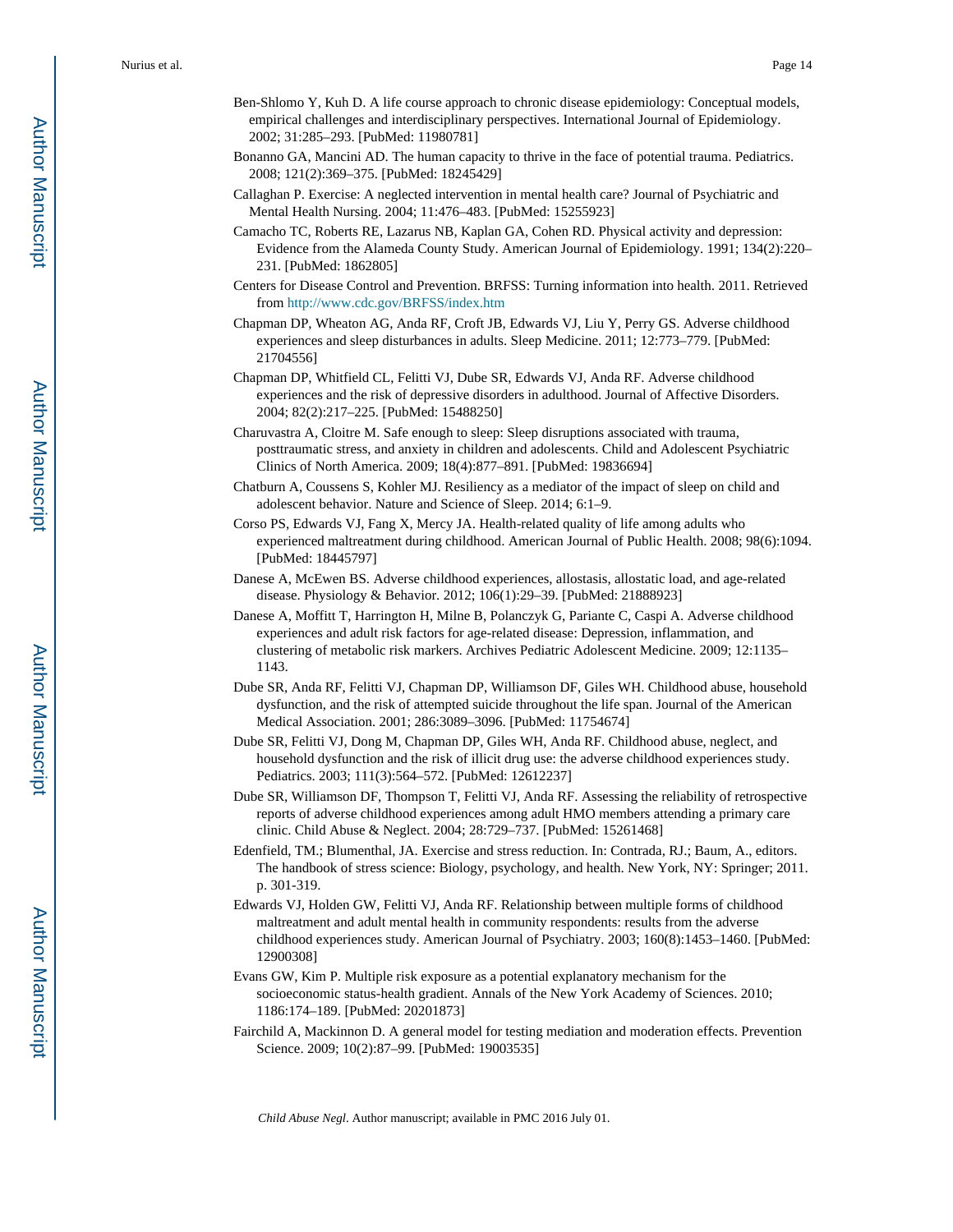- Ferraro KF, Shippee TP. Aging and cumulative inequality: How does inequality get under the skin? Gerontologist. 2009; 49:333–343. [PubMed: 19377044]
- Finkelhor D, Ormrod RK, Turner HA. Poly-victimization: A neglected component in child victimization. Child Abuse & Neglect. 2007; 31(1):7–26. [PubMed: 17224181]
- Fleshner F. Physical activity and stress resistance: Sympathetic nervous system adaptations prevent stress-induced immunosuppression. Exercise & Sport Sciences Reviews. 2005; 33(3):120–126. [PubMed: 16006819]
- Green JG, McLaughlin KA, Berglund PA, Gruber MJ, Sampson NA, Zaslavsky AM, Kessler RC. Childhood adversities and adult psychiatric disorders in the national comorbidity survey replication I: Associations with first onset of DSM-IV disorders. Archives of General Psychiatry. 2010; 67(2):113–123. [PubMed: 20124111]
- Greenfield EA, Lee C, Friedman EL, Springer KW. Childhood abuse as a risk factor for sleep problems in adulthood: Evidence from a U.S. national study. Annals of Behavioral Medicine. 2011; 42(2):245–256. [PubMed: 21656087]
- Hammen C, Henry R, Daley SE. Depression and sensitization to stressors among young women as a function of childhood adversity. Journal of Consulting and Clinical Psychology. 2000; 68(5):782– 787. [PubMed: 11068964]
- Hamer M, Stamatakis E, Steptoe A. Dose-response relationship between physical activity and mental health: The Scottish Health Survey. British Journal of Sports Medicine. 2009; 43(14):1111–1114. [PubMed: 18403415]
- Hardt J, Vellaisamy P, Schoon I. Sequelae of prospective versus retrospective reports of adverse childhood experiences. Psychological Reports. 2010; 107(2):425–440. [PubMed: 21117468]
- Harkness KL, Bruce AE, Lumley MN. The role of childhood abuse and neglect in the sensitization to stressful life events in adolescent depression. Journal of Abnormal Psychology. 2006; 115(4):730. [PubMed: 17100530]
- Hazel N, Hammen C, Brennan P, Najman J. Continued stress exposure accounts for the association between early adversity and adolescent depression. Psychological Medicine. 2008; 38:581–589. [PubMed: 18261247]
- Heim C, Plotsky PM, Nemeroff CB. Importance of studying the contributions of early adverse experience to neurobiological findings in depression. Neuropsychopharmacology. 2004; 29(4): 641–648. [PubMed: 15034558]
- Hertzman C, Boyce T. How experience gets under the skin to create gradients in developmental health. Annual Review of Public Health. 2010; 31:329–347.
- Hill TD, Kaplan L, French M, Johnson R. Victimization in early life and mental health in adulthood: An examination of mediating and moderating influences of psychosocial resources. Journal of Health and Social Behavior. 2010; 51:48–63. [PubMed: 20420294]
- Hobfoll SE, Johnson RJ, Ennis N, Jackson AP. Resource loss, resource gain, and emotional outcomes among inner city women. Journal of Personality and Social Psychology. 2003; 84(3):632–643. [PubMed: 12635922]
- Hostinar CE, Gunnar MR. The developmental effects of early life stress: An overview of current theoretical frameworks. Current Directions in Psychological Science. 2013; 22(5):400–406. [PubMed: 25419054]
- Jaffee SR, Christian CW. The biological embedding of child abuse and neglect. Social Policy Report. 2014; 27(4):1–35.
- Jorm AF. Does old age reduce the risk of anxiety and depression? A review of epidemiological studies across the adult life span. Psychological medicine. 2000; 30(01):11–22. [PubMed: 10722172]
- Kessler R, Andrews G, Colpe LJ, Hiripi E, Mroczek DK, Normand ST, Zaslavsky AM. Short screening scales to monitor population prevalences and trends in non-specific psychological distress. Psychological Medicine. 2002; 32(6):959–976. [PubMed: 12214795]
- Kessler RC, Davis CG, Kendler KS. Childhood adversity and adult psychiatric disorder in the US National Comorbidity Survey. Psychological Medicine. 1997; 27(05):1101–1119. [PubMed: 9300515]
- Kilpatrick, DG.; Saunders, BE.; Smith, DW. Youth victimization: Prevalence and implications: Research in brief. Washington, DC: Office of Justice Programs; 2003.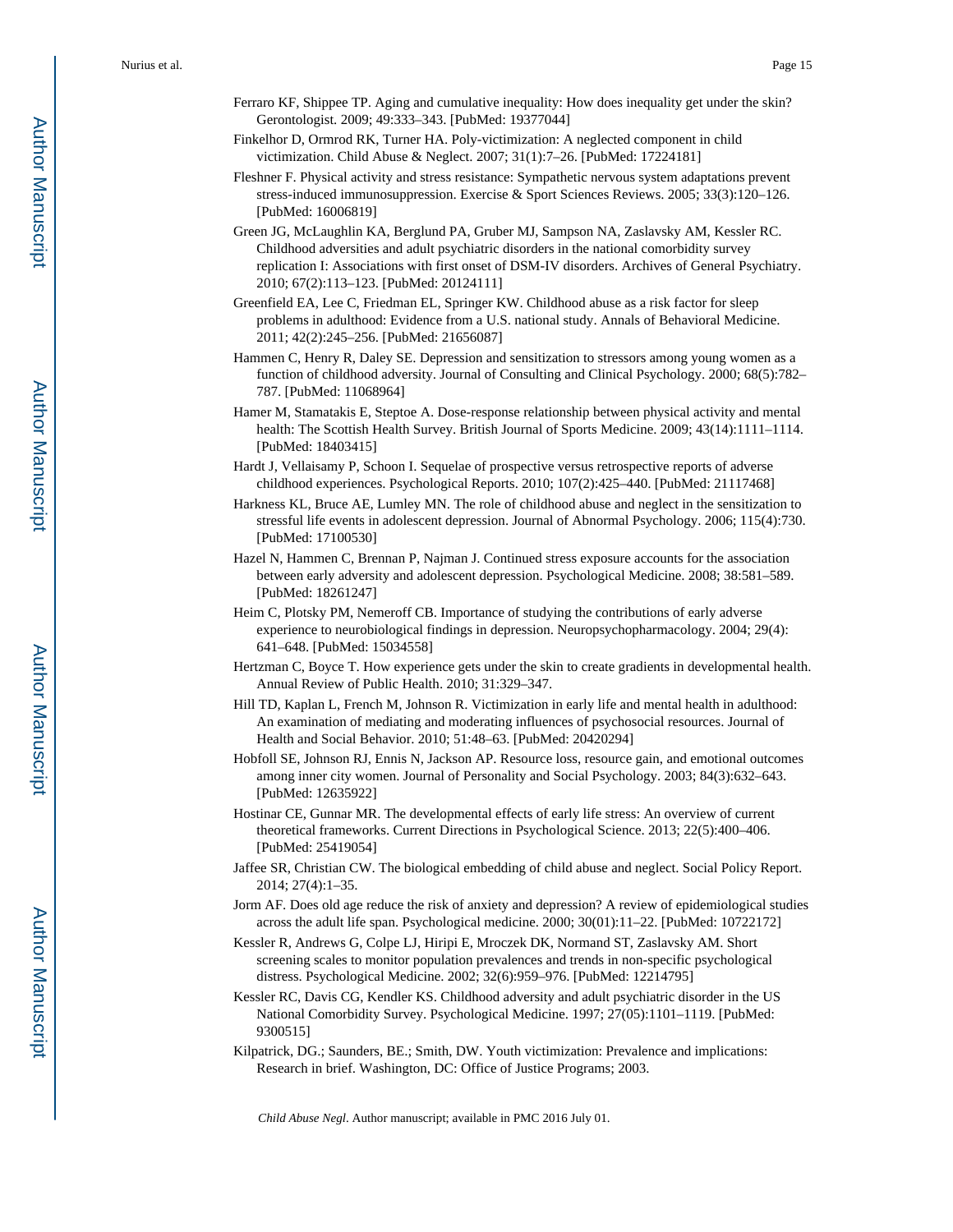- Koskenvuo K, Hublin C, Partinen M, Paunio T, Koskenvuo M. Childhood adversities and quality of sleep in adulthood: A population-based study of 26,000 Finns. Sleep Medicine. 2010; 11(1):17–22. [PubMed: 19962937]
- Kuh D, Ben-Shlomo Y, Lynch J, Hallqvist J, Power C. Life course epidemiology. Journal of Epidemiology and Community Health. 2003; 57(10):778–783. [PubMed: 14573579]
- Larkin H, Park J. Adverse childhood experiences (ACEs), service use, and service helpfulness among people experiencing homelessness. Families in Society: The Journal of Contemporary Social Services. 2012; 93(2):85–93.
- Lindenberger U, Pötter U. The complex nature of unique and shared effects in hierarchical linear regression: Implications for developmental psychology. Psychological Methods. 1998; 3(2):218– 230.
- Lu W, Mueser K, Rosenberg S, Jankowski MK. Correlates of adverse childhood experiences among adults with severe mood disorders. Psychiatric Services. 2008; 59(9):1018–1026. [PubMed: 18757595]
- Maschi T, Baer J, Morrissey MB, Moreno C. The aftermath of childhood trauma on late life mental and physical health: A review of the literature. Traumatology: An International Journal. 2013; 19(1):49–64.
- Masten, AS.; Cutuli, JJ.; Herbers, JE.; Reed, M-GJ. Resilience in development. In: Snyder, CR.; Lopez, SJ., editors. Oxford handbook of positive psychology. 2nd ed.. New York: Oxford University Press; 2009. p. 117-131.
- Matthews KA, Gallo LC, Taylor SE. Are psychosocial factors mediators of socioeconomic status and health connections? Annals of the New York Academy of Sciences. 2010; 1186(1):146–173. [PubMed: 20201872]
- McEwen BS. Central effects of stress hormones in health and disease: Understanding the protective and damaging effects of stress and stress mediators. European Journal of Pharmacology. 2008; 583(2):174–185. [PubMed: 18282566]
- McEwen BS, Gianaros PJ. Central role of the brain in stress and adaptation: links to socioeconomic status, health, and disease. Annals of the New York Academy of Sciences. 2010; 1186(1):190– 222. [PubMed: 20201874]
- McLaughlin KA, Conron KJ, Koenen KC, Gilman SE. Childhood adversity, adult stressful life events, and risk of past-year psychiatric disorder: a test of the stress sensitization hypothesis in a population-based sample of adults. Psychological Medicine. 2010; 40(10):1647–1658. [PubMed: 20018126]
- cMillan DW, Chavis DM. Sense of community: A definition and theory. Journal of community psychology. 1986; 14(1):6–23.
- Mersky JP, Topitzes J, Reynolds AJ. Impacts of adverse childhood experiences on health, mental health, and substance use in early adulthood: A cohort study of an urban, minority sample in the US. Child Abuse & Neglect. 2013; 37(11):917–925. [PubMed: 23978575]
- Miller G, Chen E, Cole SW. Health psychology: Developing biologically plausible models linking the social world and physical health. Annual Review of Psychology. 2009; 60:501–524.
- Min MO, Minnes S, Kim H, Singer LT. Pathways linking childhood maltreatment and adult physical health. Child Abuse & Neglect. 2013; 37(6):361–373. [PubMed: 23195701]
- Mirowsky, J. Analyzing associations between mental health and social circumstances. In: Aneshensel, CS.; Phelan, JC.; Bierman, A., editors. Handbook of the sociology of mental health. 2nd ed.. New York, NY: Springer Science + Business Media; 2013. p. 143-165.
- Mirowsky J, Schieman S. Gender, age, and the trajectories and trends of anxiety and anger. Advances in Life Course Research. 2008; 13:45–73.
- Murphy S, Shevlin M, Armour C, Elklit A, Christoffersen M. Childhood adversity and PTSD experiences: Testing a multiple mediator model. Traumatology: An International Journal. 2014 Advance online publication. [http://dx.doi.org/10.1037/h0099838.](http://dx.doi.org/10.1037/h0099838)
- Nemeroff CB. Neurobiological consequences of childhood trauma. Journal of Clinical Psychiatry. 2004; 65(Suppl 1):18–28. [PubMed: 14728093]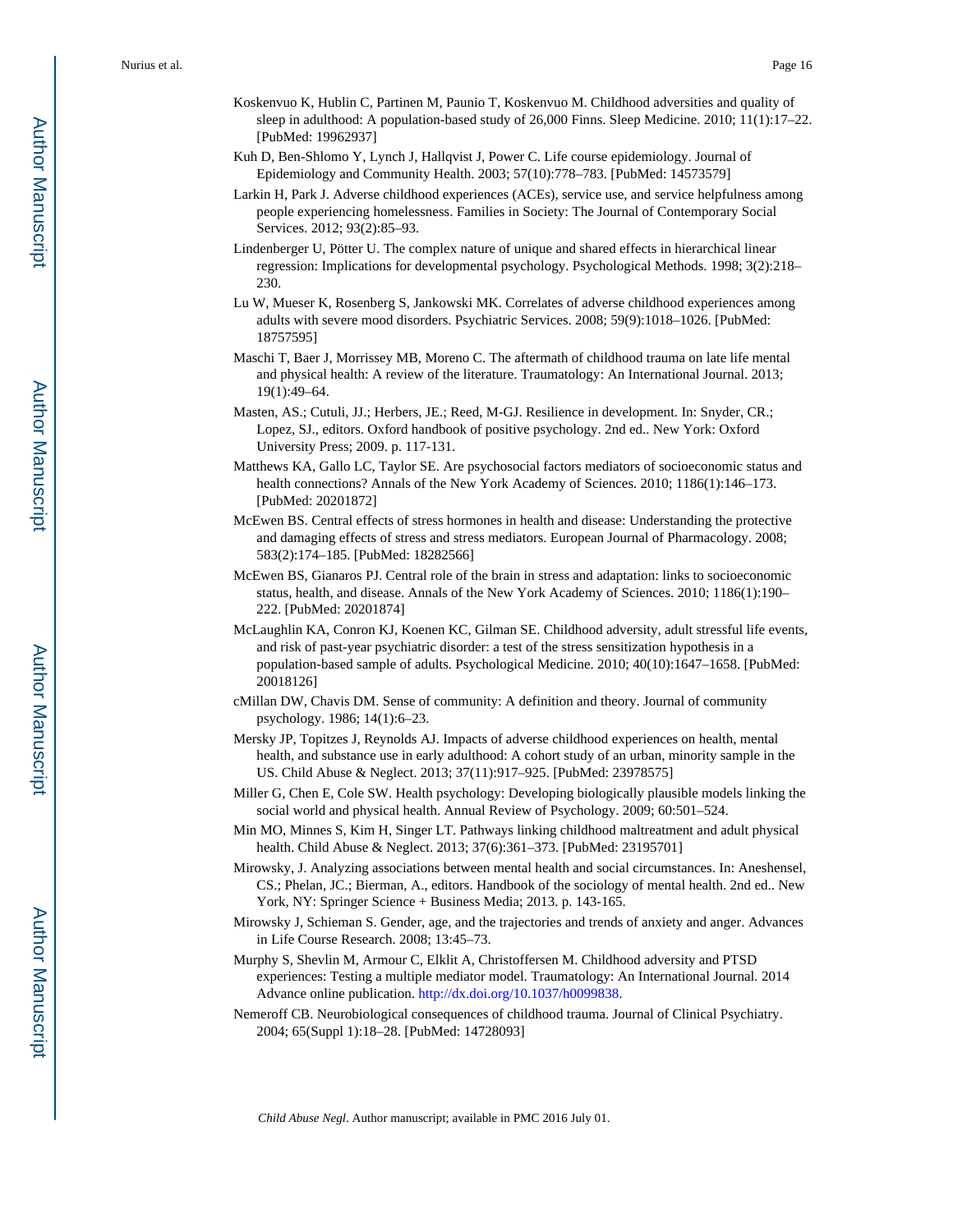- Nurius PS, Logan-Greene P, Green S. ACEs within a social disadvantage framework: Distinguishing unique, cumulative, and moderated contributions to adult mental health. Journal of Prevention & Intervention in the Community. 2012; 40(4):278. [PubMed: 22970781]
- Pearlin L. The life course and the stress process: some conceptual comparisons. Journal of Gerontology. 2010; 65B(2):207–215.
- Pearlin L, Schieman S, Fazio E, Meersman S. Stress, health, and the life-course: some conceptual perspectives. Journal of Health and Social Behavior. 2005; 46(2):205–219. [PubMed: 16028458]
- Petkus AJ, Gum AM, King-Kallimanis B, Wetherell JL. Trauma history is associated with psychological distress and somatic symptoms in homebound older adults. American Journal of Geriatric Psychiatry. 2009; 17:810–818. [PubMed: 19700953]
- Putnam-Hornstein E, Needell B, Rhodes AE. Understanding risk and protective factors for child maltreatment: The value of integrated, population-based data. Child Abuse & Neglect. 2013; 37(2):116–119. [PubMed: 23260115]
- Rimmele U, Seiler R, Marti B, Wirtz PH, Ehlert U, Heinrichs M. The level of physical activity affects adrenal and cardiovascular reactivity to psychosocial stress. Psychoneuroendocrinology. 2009; 34(2):190–198. [PubMed: 18922645]
- Rutter M. Implications of resilience concepts for scientific understanding. Annals of the New York Academy of Sciences. 2006; 1094(1):1–12. [PubMed: 17347337]
- Sansone RA, Leung JS, Wiederman MW. Five forms of childhood trauma: Relationships with employment in adulthood. Child Abuse and Neglect. 36(9):676–679.
- Schüssler-Fiorenza Rose SM, Xie D, Stineman M. Adverse Childhood Experiences and Disability in US Adults. PM&R. 2014; 6(8):670–680. [PubMed: 24486921]
- Shonkoff JP, Boyce WT, McEwen BS. Neuroscience, molecular biology, and the childhood roots of health disparities: Building a new framework for health promotion and disease prevention. Journal of the American Medical Association. 2009; 301(21):2252–2259. [PubMed: 19491187]
- Shonkoff JP, Garner ASAS, Siegel BS, Dobbins MI, Earls MF, McGuinn L, Wood DL. The lifelong effects of early childhood adversity and toxic stress. Pediatrics. 2012; 129(1):e232–e246. [PubMed: 22201156]
- Sperry DM, Widom CS. Child abuse and neglect, social support, and psychopathology in adulthood: A prospective investigation. Child Abuse and Neglect. 2013; 37:415–425. [PubMed: 23562083]
- Springer KW. Childhood physical abuse and midlife physical health: Testing a multi-pathway life course model. Social Science & Medicine. 2009; 69(1):138–146. [PubMed: 19446943]
- Strine TW, Chapman DP. Associations of frequent sleep insufficiency with health-related quality of life and health behaviors. Sleep Medicine. 2005; 6(1):23–27. [PubMed: 15680291]
- Tabachnick, BG.; Fidell, LS. Using multivariate statistics. 6th ed.. Boston: Pearson; 2012.

Taylor SE, Stanton AL. Coping resources, coping processes, and mental health. Annual Review of Clinical Psychology. 2007; 3:377–401.

- Taylor SE, Way BM, Welch WT, Hilmert CJ, Lehman BJ, Eisenberger NI. Early family environment, current adversity, the serotonin transporter promoter polymorphism, and depressive symptomatology. Biological Psychiatry. 2006; 60(7):671–676. [PubMed: 16934775]
- Thoits PA. Mechanisms linking social ties and support to physical and mental health. Journal of Health and Social Behavior. 2011; 52(2):145–161. [PubMed: 21673143]
- Thoits PA. Stress and health major findings and policy implications. Journal of Health and Social Behavior. 2010; 51(1 Suppl):S41–S53. [PubMed: 20943582]
- Turner RJ. Understanding health disparities: The relevance of the stress process model. Society and Mental Health. 2013; 3(3):170–186.
- Turner HA, Butler MJ. Direct and indirect effects of childhood adversity on depressive symptoms in young adults. Journal of Youth and Adolescence. 2003; 32(2):89–103.
- Turner HA, Finkelhor D, Ormrod R. The effect of lifetime victimization on the mental health of children and adolescents. Social Science & Medicine. 2006; 62(1):13–27. [PubMed: 16002198]
- Turner RJ, Lloyd DA. Stress burden and the lifetime incidence of psychiatric disorder in young adults: Racial and ethnic contrasts. Archives of General Psychiatry. 2004; 61:481–488. [PubMed: 15123493]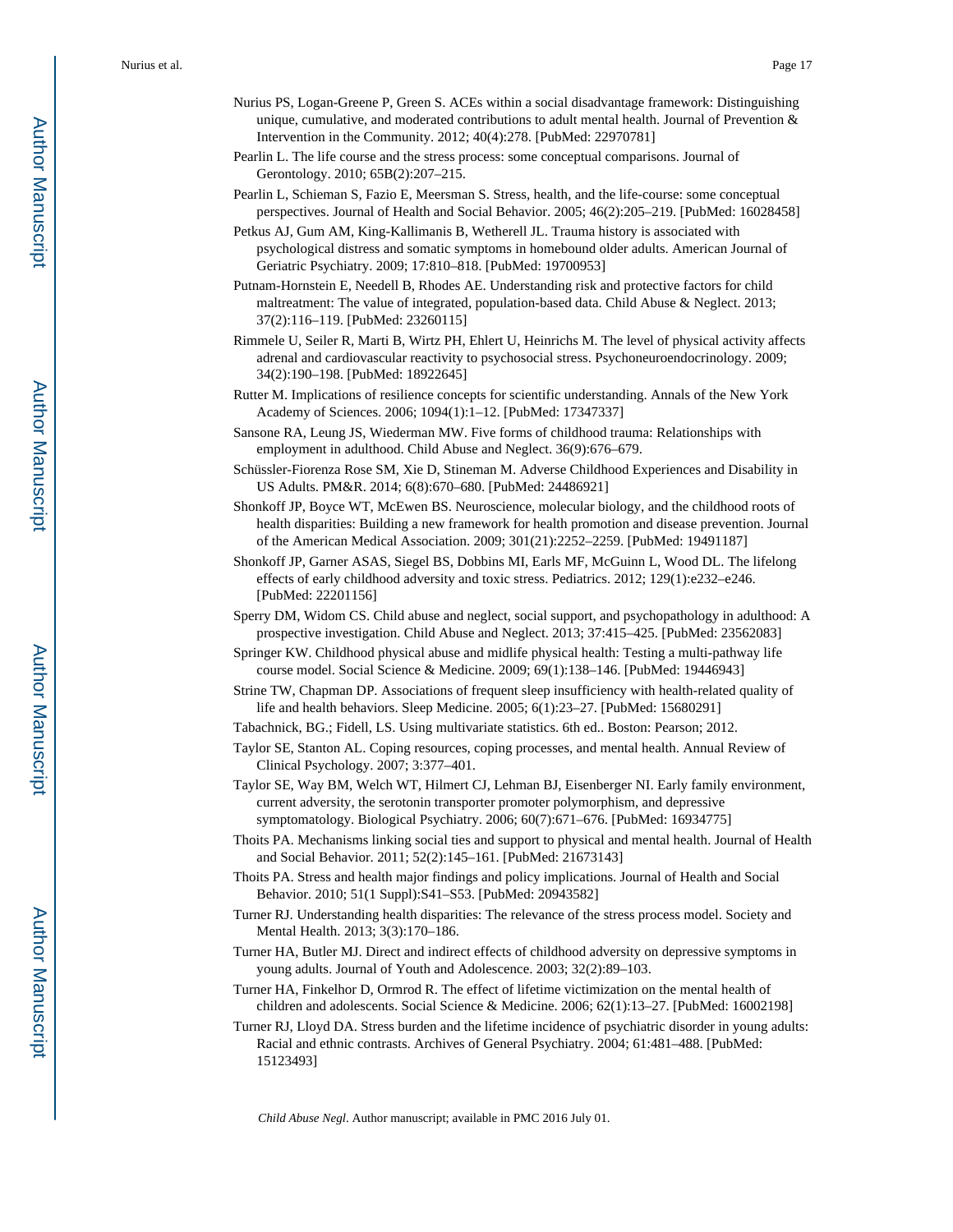- Turner H, Schieman S. Stress processes across the life course: introduction and overview. Advances in Life Course Research. 2008; 13:1–15.
- Umberson D, Liu H, Reczek C. Stress and health behaviour over the life course. Advances in Life Course Research. 2008; 13:19–44.
- Vollert C, Zagaar M, Hovatta I, Taneja M, Vu A, Dao A, Salim S. Exercise prevents sleep deprivationassociated anxiety-like behavior in rats: potential role of oxidative stress mechanisms. Behavioura Brain Research. 2011; 224(2):233–240.
- Vranceanu AM, Hobfoll SE, Johnson RJ. Child multi-type maltreatment and associated depression and PTSD symptoms: The role of social support and stress. Child Abuse & Neglect. 2007; 31(1):71– 84. [PubMed: 17215039]
- Warburton DE, Nicol CW, Bredin SS. Health benefits of physical activity: the evidence. Canadian Medical Association Journal. 2006; 174:801–809. [PubMed: 16534088]
- Wickrama, KAS.; Conger, RD.; Surjadi, FF.; Lorenz, FO. Linking early family adversity to young adult mental disorders. In: Avison, W.; Aneshensel, CS.; Schieman, S.; Wheaton, editors. Advances in the conceptualization of the stress process. New York, NY: Springer; 2010. p. 109-130.
- Widom CS. Childhood victimization: Early adversity, later psychopathology. National Institute of Justice Journal. 2000; 242:3–9.
- Wijndaele K, Matton L, Duvigneaud N, Lefevre J, De Bourdeaudhuij I, Duquet W, Philippaerts RM. Association between leisure time physical activity and stress, social support and coping: A clusteranalytical approach. Psychology of Sport and Exercise. 2007; 8(4):425–440.
- Yancura LA, Aldwin CM. Stability and change in retrospective reports of childhood experiences over a 5-year period: Findings from the Davis Longitudinal Study. Psychological Aging. 2009; 24(3): 715–721.
- Zielinski DS. Child maltreatment and adult socioeconomic well-being. Child Abuse & Neglect. 2009; 33:666–678. [PubMed: 19811826]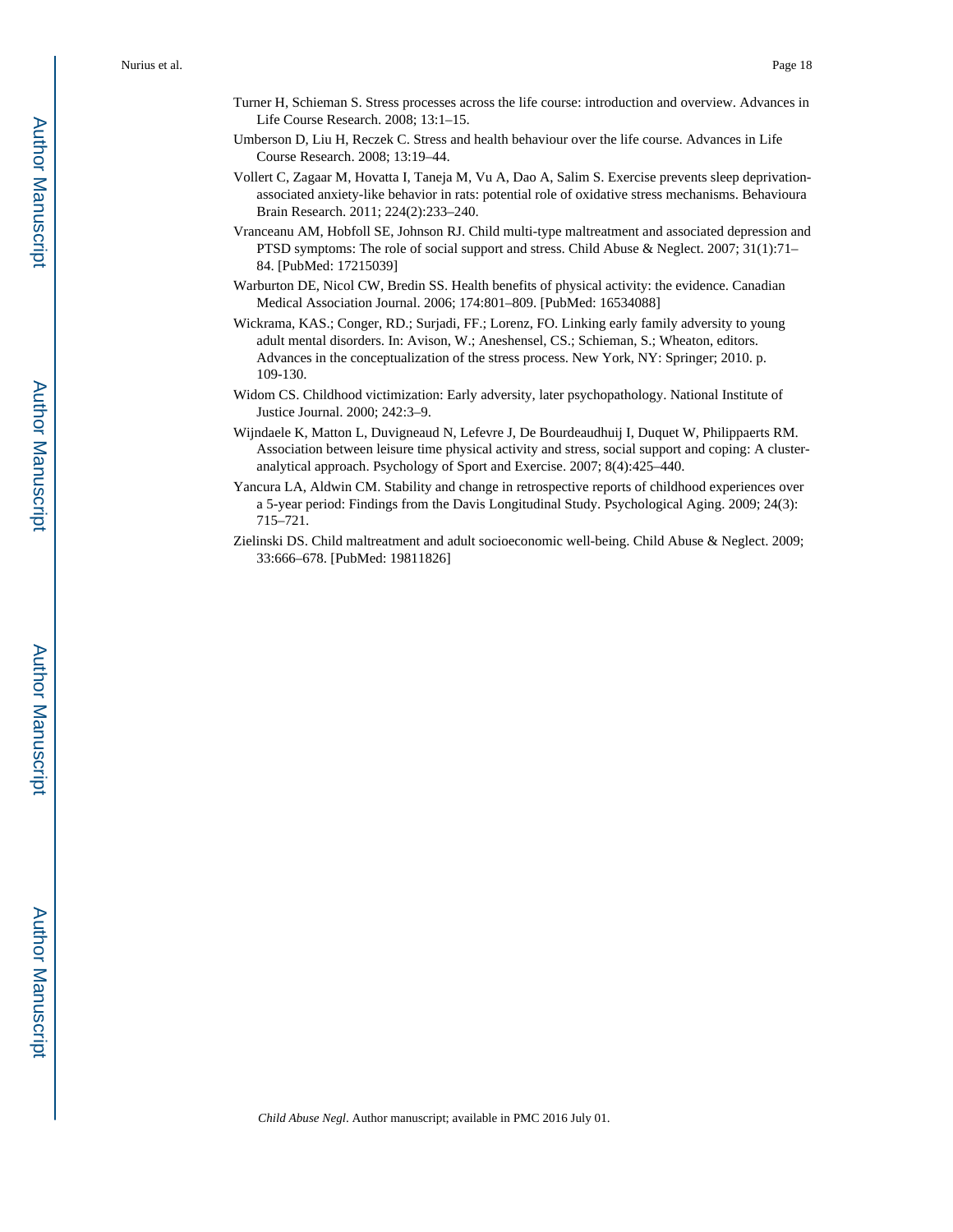Nurius et al. Page 19



## **Figure 1.**

Illustrating moderation relationships: adult stress (amplifying) and sense of community (buffering) effects of ACEs on missed days activities and perceived well-being.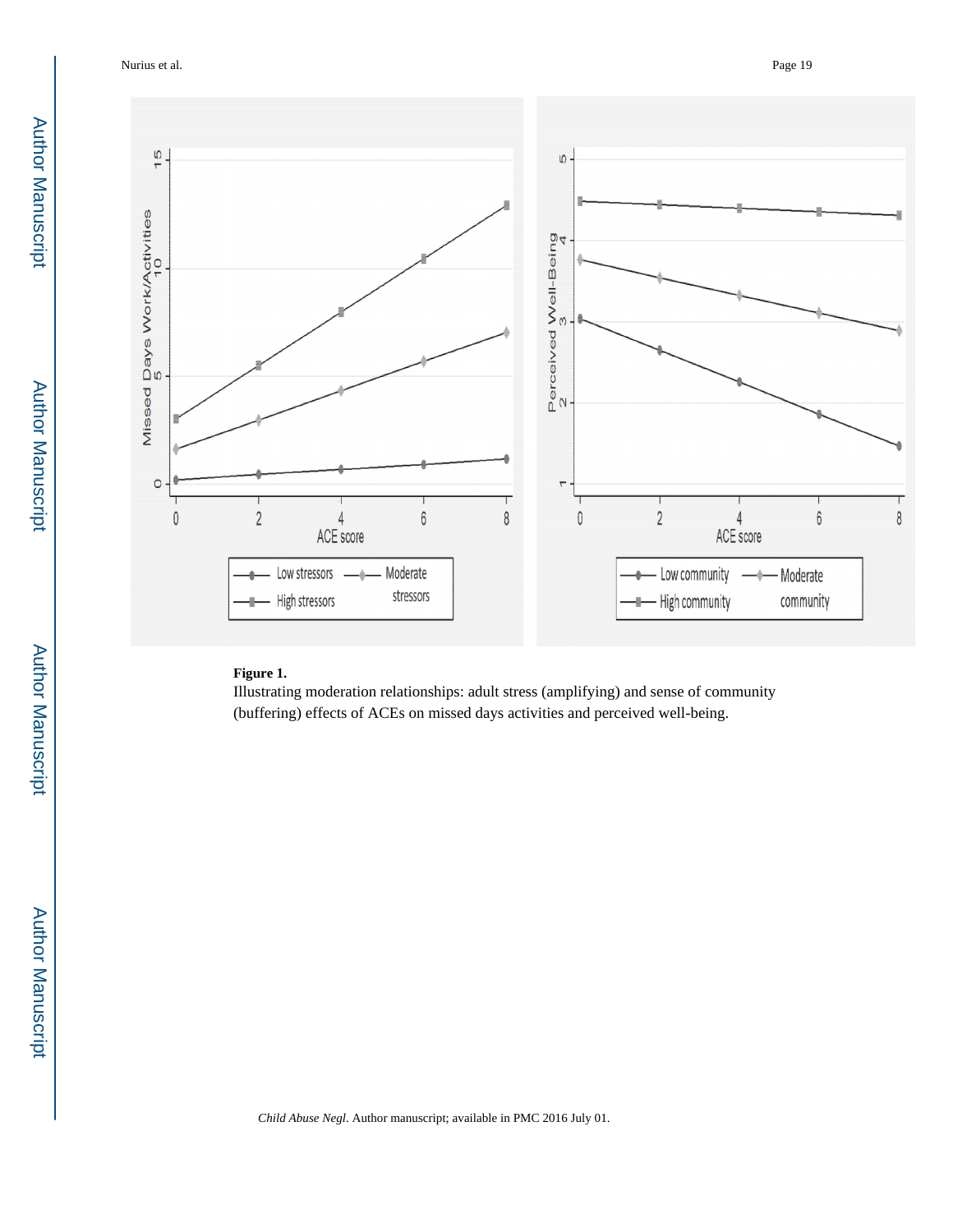Bivariate Correlations Among Study Variables Bivariate Correlations Among Study Variables

|                            |          | $\mathbf{\hat{z}}$   |          | 4        | Щ        | $\bullet$ | r        | œ              |  |
|----------------------------|----------|----------------------|----------|----------|----------|-----------|----------|----------------|--|
| 1. ACE score               |          |                      |          |          |          |           |          |                |  |
| 2. Income                  | $-0.110$ |                      |          |          |          |           |          |                |  |
| 3. Education               | $-0.077$ | 0.399                |          |          |          |           |          |                |  |
| 4. Medical cost barrier    | 0.192    | $-0.246$             | $-0.128$ |          |          |           |          |                |  |
| 5. Adult stress            | 0.159    | $-0.489$             | $-0.174$ | 0.174    |          |           |          |                |  |
| 6. Sense of community      | $-0.172$ | 0.229                | 0.122    | $-0.175$ | $-0.189$ |           |          |                |  |
| 7. Health habits           | $-0.144$ | 0.131                | 0.107    | $-0.137$ | $-0.161$ | 0.171     |          |                |  |
| 8. Perceived well-being    | $-0.269$ | 0.302                | $-0.088$ | $-0.236$ | $-0.341$ | 0.460     | 0.258    |                |  |
| 9. Psychological distress  | 0.345    | $-0.260$             | $-0.106$ | 0.257    | 0.313    | $-0.365$  | $-0.301$ | $-0.578$       |  |
| 10. Missed work/activities | 0.228    | $-0.022$             | $-0.068$ | 0.184    | 0.309    | $-0.243$  | $-0.185$ | $-0.417$ 0.579 |  |
| $\ddot{\phantom{a}}$<br>Ï  |          | $\ddot{\phantom{0}}$ |          |          |          |           |          |                |  |

Note. All correlations are significant at  $p$  .001. *Note*. All correlations are significant at  $p \sim 0.001$ .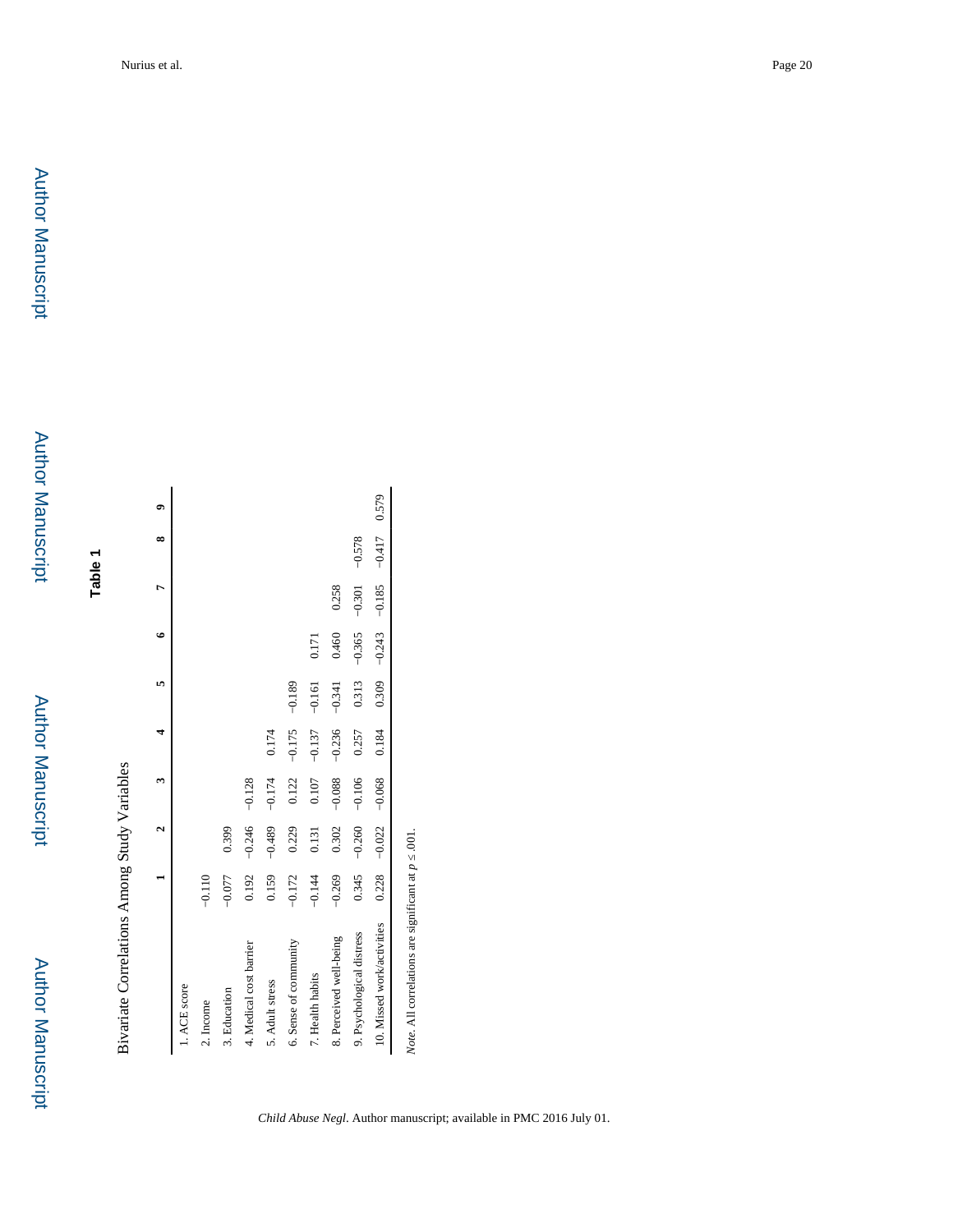Author Manuscript

Author Manuscript

Hierarchical Regressions Testing Incremental, Unique, and Cumulative Pathways of Study Variables to Mental Health (standardized  $\beta s$ ). Hierarchical Regressions Testing Incremental, Unique, and Cumulative Pathways of Study Variables to Mental Health (standardized βs).

|                                               |                   | Perceived Well-Being |                               |         |                                                 | Psychological Distress |         |         |                   |                   | Missed Days Work/Activities |         |
|-----------------------------------------------|-------------------|----------------------|-------------------------------|---------|-------------------------------------------------|------------------------|---------|---------|-------------------|-------------------|-----------------------------|---------|
|                                               | Step <sub>1</sub> | Step <sub>2</sub>    | Step 3                        | Step 4  | Step <sub>1</sub>                               | Step <sub>2</sub>      | Step 3  | Step 4  | Step <sub>1</sub> | Step <sub>2</sub> | Step 3                      | Step 4  |
| Ŀ,                                            | 24.57             | 41.07                | 47.11                         | 102.09  | 33.35                                           | 35.20                  | 38.94   | 54.08   | 13.58             | 16.50             | 19.54                       | 19.30   |
| $\mathbb{R}^2$                                | 0.10              | 0.19                 | 0.23                          | 0.37    | 0.15                                            | 0.22                   | 0.25    | 0.34    | 0.08              | 0.12              | 0.16                        | 0.18    |
| Age                                           | 0.04              | 0.03                 | 0.07                          | 0.04    | $-0.11$                                         | $-0.10$                | $-0.14$ | $-0.11$ | $-0.01$           | $-0.01$           | $-0.05$                     | $-0.04$ |
| Female                                        | 0.06              | 0.08                 | 0.07                          | 6.06    | 0.00                                            | $-0.01$                | $-0.01$ | $-0.00$ | 0.01              | 0.00              | 0.00                        | 0.01    |
| African Amer.                                 | $-0.05$           | $-0.03$              | $-0.03$                       | $-0.02$ | 0.01                                            | $-0.01$                | $-0.01$ | $-0.02$ | 0.03              | 0.01              | 0.02                        | 0.01    |
| Asian Amer.                                   | $-0.02$           | $-0.03$              | $-0.03$                       | $-0.02$ | $-0.03$                                         | $-0.03$                | $-0.02$ | $-0.04$ | $-0.01$           | $-0.01$           | $-0.00$                     | $-0.01$ |
| EH                                            | 0.00              | 0.00                 | 0.00                          | $-0.01$ | $-0.01$                                         | $-0.01$                | $-0.01$ | $-0.01$ | 0.02              | 0.01              | 0.02                        | 0.02    |
| Native Amer.                                  | $-0.03$           | $-0.01$              | $-0.01$                       | $-0.01$ | $-0.02$                                         | $-0.03$                | $-0.03$ | $-0.03$ | $-0.03$           | $-0.04$           | $-0.04$                     | $-0.04$ |
| Hispanic                                      | 0.01              | 0.07                 | 0.05                          | 0.06    | $-0.01$                                         | $-0.06$                | $-0.04$ | $-0.05$ | 0.00              | $-0.04$           | $-0.02$                     | $-0.03$ |
| Other/Mixed                                   | $-0.03$           | $-0.02$              | $-0.00$                       | 0.00    | 0.02                                            | 0.01                   | $-0.00$ | $-0.00$ | 0.03              | 0.02              | 0.01                        | 0.01    |
| Gay/Lesbian                                   | 0.00              | 0.00                 | $-0.00$                       | $-0.01$ | $-0.02$                                         | $-0.02$                | $-0.02$ | $-0.02$ | $-0.00$           | $-0.00$           | $-0.00$                     | $-0.00$ |
| Bisexual                                      | $-0.08$           | $-0.07$              | $-0.06$                       | $-0.06$ | $\frac{1}{2}$                                   | 0.08                   | 0.08    | 0.08    | 0.12              | $\Xi$             | 0.11                        | $\Xi$   |
| ACE Score                                     | $-0.27$           | $-0.21$              | $-0.17$                       | $-0.11$ | 0.33                                            | 0.27                   | 0.24    | 0.19    | 0.24              | 0.19              | 0.16                        | 0.14    |
| Income                                        |                   | 0.24                 | 0.16                          | $\Xi$   |                                                 | $-0.17$                | $-0.10$ | $-0.06$ |                   | $-0.15$           | $-0.08$                     | $-0.06$ |
| Education                                     |                   | $-0.01$              | $-0.01$                       | $-0.01$ |                                                 | 0.01                   | 0.01    | 0.01    |                   | $-0.00$           | 0.01                        | 0.01    |
| Medical cost<br>Barrier                       |                   | $-0.16$              | $-0.14$                       | $-0.09$ |                                                 | 0.18                   | 0.16    | 0.12    |                   | $\Xi$             | 0.08                        | 0.06    |
| Adult stressors                               |                   |                      | $-0.23$                       | $-0.18$ |                                                 |                        | 0.20    | 0.16    |                   |                   | 0.22                        | 0.20    |
| Sense of community                            |                   |                      |                               | 0.37    |                                                 |                        |         | $-0.26$ |                   |                   |                             | $-0.15$ |
| Health habits                                 |                   |                      |                               | 0.10    |                                                 |                        |         | $-0.14$ |                   |                   |                             | $-0.07$ |
| Note. All model statistics and $\mathbb{R}^2$ |                   |                      | values are significant at $p$ |         | .001. Coefficients in bold are significant at p |                        |         |         | Э.                |                   |                             |         |
|                                               |                   |                      |                               |         |                                                 |                        |         |         |                   |                   |                             |         |

*Child Abuse Negl*. Author manuscript; available in PMC 2016 July 01.

*Note*. All model statistics and *R*